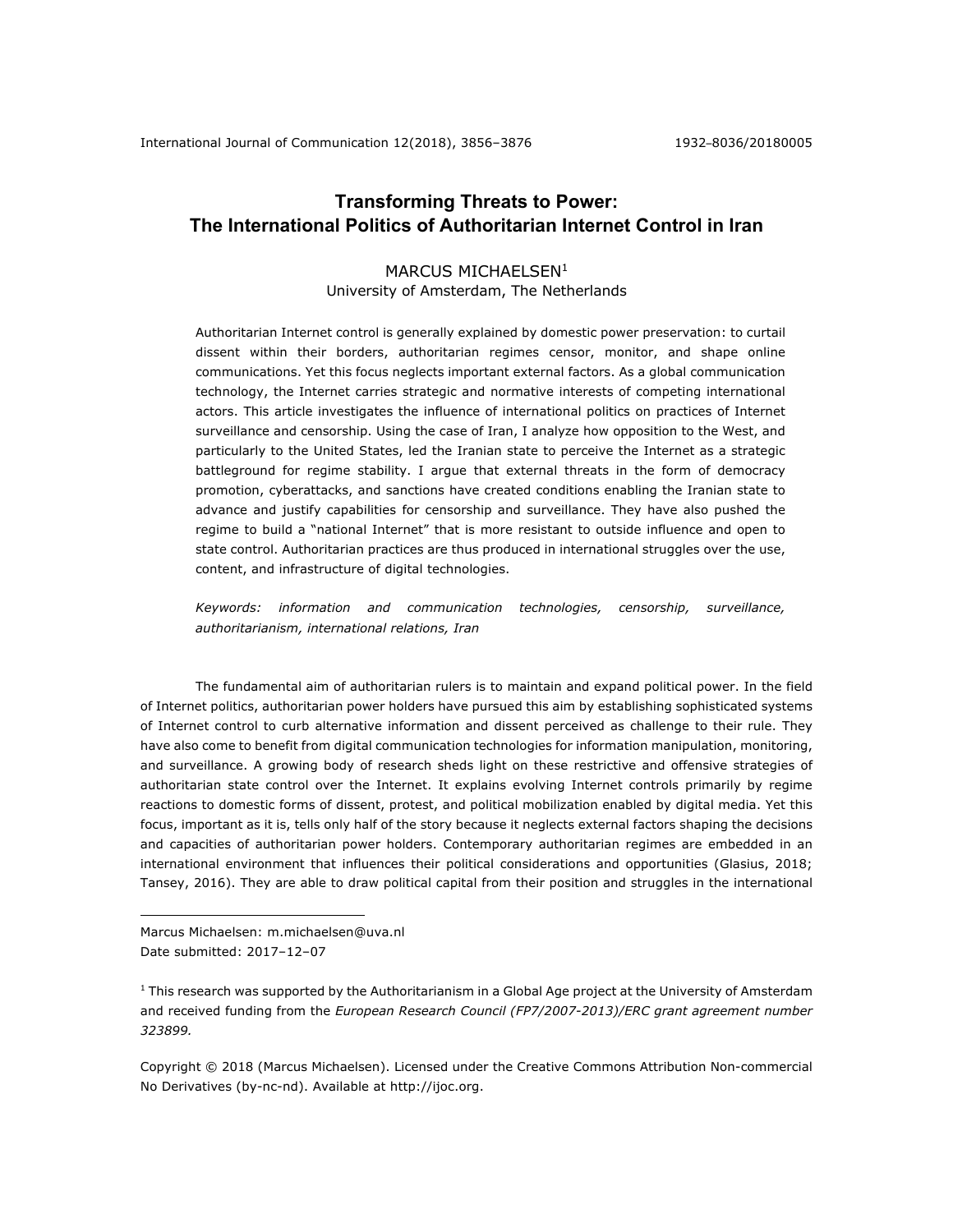system to consolidate power (Ehteshami et al., 2013). As a global communication structure transcending geographical and political borders, the Internet is inevitably linked to questions of international relations and politics. The way authoritarian regimes perceive the Internet's risks and benefits and how they develop and use it, depends on their collaboration, competition, and conflict with other states. These outside influences need to be taken into account to develop a complete picture of how authoritarian practices of Internet control emerge and take shape.

Due to the preoccupation with domestic dynamics, much of the literature on digital technologies in authoritarian contexts still seems entangled in a debate on whether the Internet is "empowering activists or autocrats" (Rød & Weidmann, 2015). This focus not only ignores international politics but also suffers from problematic conceptualizations of technology. The Internet is taken as a given variable unfolding its impact: either as a neutral tool, its effects depending on how and by whom it is put to use, or as a carrier of specific purposes deciding its social and political consequences. Especially the latter view has led to a stylized debate portraying the Internet as a "liberation" or "repression technology" (Diamond, 2010; Morozov, 2011). Deterministic approaches to technology, however, underestimate the extent to which its development is shaped by competing interests and ideas of different social actors. Technology design, expansion, and regulation are an expression of underlying power relations and contestation over its form and use (Pinch & Bijker, 1984). Shifting the focus from the impact of the Internet to the politics that surround it allows a deeper understanding of how it relates to authoritarian power.

Addressing these two shortcomings in the literature, this article investigates how the capability and motivation of authoritarian regimes to engage in practices of Internet control are shaped by international politics. Using the case of Iran, I show how geopolitical and ideological opposition to the West, particularly to the United States, led the Iranian regime to perceive the Internet as a strategic battleground for regime stability and to strengthen its hold over critical Internet infrastructure. I argue that external threats in the form of democracy promotion, cyberattacks, and sanctions have created conditions enabling the Iranian state to advance and justify capabilities for censorship and surveillance. These threats have also pushed the regime further in its attempts to build a national information network that is more resistant to outside influence and open to state control. Therefore, it is not only the desire to thwart domestic opponents and dissent but also the response to international challenges that brings the regime to engage in "digital illiberal and authoritarian practices"—infringements on individual privacy and violations of freedom of expression (Glasius & Michaelsen, this Special Section).

The article begins with a discussion linking research on authoritarian Internet controls with studies on the international dimensions of authoritarian rule. Both literatures fail to grasp the influence of international politics on the decisions and capacities of authoritarian regimes controlling the Internet to consolidate their power. Only scholarship at the intersection of international relations and science and technology studies helps to highlight that the adoption and development of digital technologies are indeed tied into international power struggles between political actors with competing strategic and normative interests. Turning to the case of Iran, I explore how external threats in the form of Internet freedom promotion, cyberattacks, and international sanctions have shaped the motivation and capacity of the Iranian regime to engage in practices of Internet control. The examination of Iran's national Internet finally underlines how the Iranian state's desire to control domestic dissent *and* to resist foreign interference in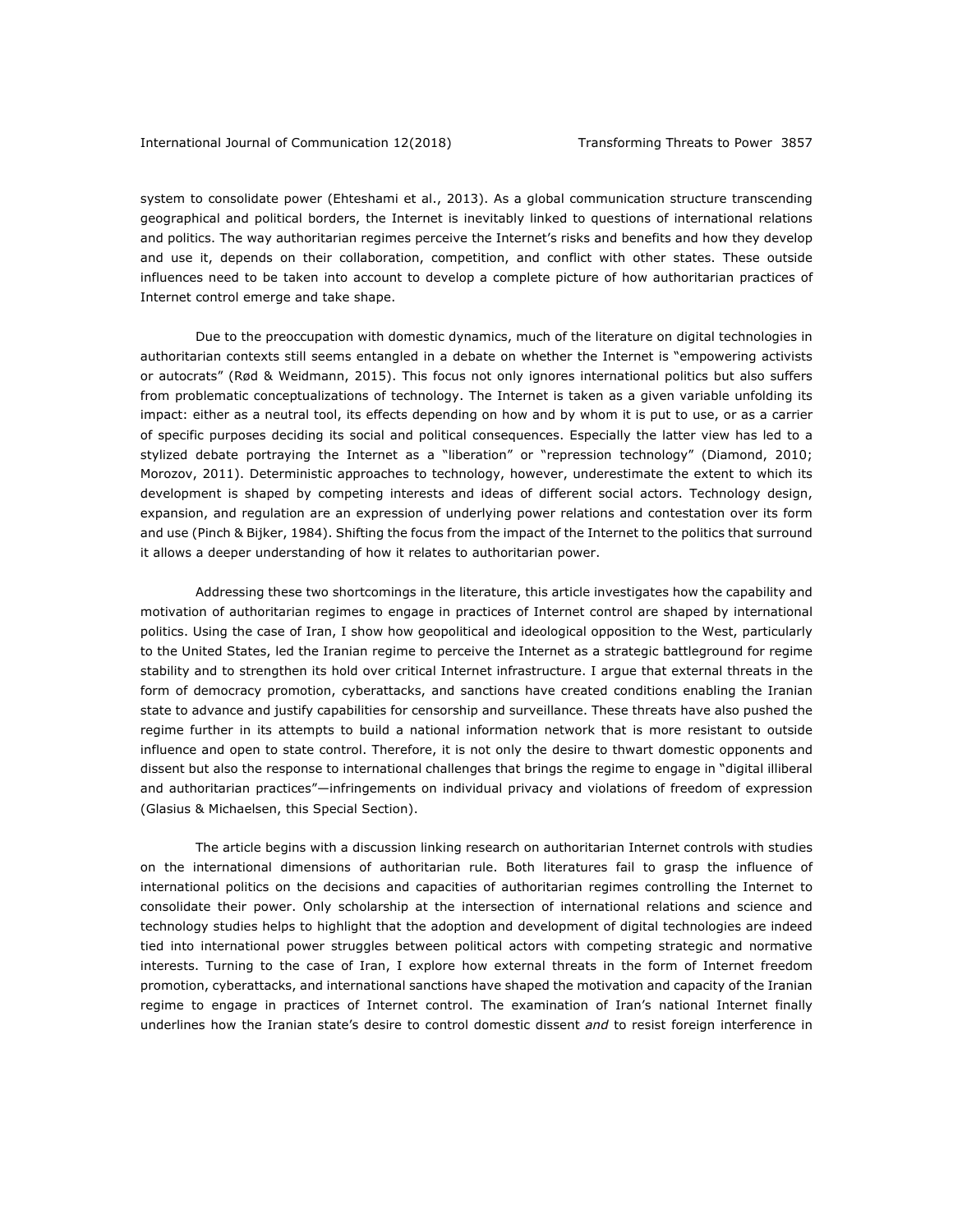digital communication networks has been translated into a major project of altering Internet infrastructure in accordance with political interests and ideas.

The article builds on a single-country case and an exploratory approach to allow for deep contextualization and comprehensive analysis. Although the aim is not to reach generalizable conclusions, the outlined findings and arguments can relate to other countries and serve as a point of departure for further, possibly comparative, research. I rely on media and advocacy reports on Iranian Internet governance and regulation as well as official documents and interviews with experts and activists dealing with Iranian Internet policies.

## **The Politics of Internet Control**

Authoritarian Internet controls are considered to have grown in different "generations" as states responded to the evolvement of technologies and challenging forms of usage (Deibert, Palfrey, Rohozinski, & Zittrain, 2011). Popular protests fanned by social media, particularly during the Arab Spring uprisings, are among the factors that seem to have pushed many authoritarian states to improve their capabilities for monitoring and disrupting online communication (Hussain & Howard, 2013; Koesel & Bunce, 2013). In parallel, regimes learned to use digital technologies to shape public opinion, mobilize supporters, and track emerging grievances, thus updating legitimation strategies and administrative performance (Goebel, 2013; Gunitsky, 2015; MacKinnon, 2011; Morozov, 2011). Although this scholarship demonstrates that authoritarian rulers can successfully incorporate digital technologies into their repertoires of repression and legitimation, it focuses predominantly on domestic strategies of power preservation. Containing information flows and dissent within borders certainly represents a central motive for authoritarian regimes, but, as outlined in the conceptual prologue to this Special Section, practices of surveillance and information control are also produced and diffused in configurations of transnational and interstate actors (Glasius & Michaelsen, this Special Section).

Research on Internet governance and cybersecurity notes how the transposition of conventional geopolitics into cyberspace pushes many states to assert greater authority over the Internet (DeNardis, 2014; Segal, 2016). As cyberattacks, espionage, and disinformation campaigns play a greater role in international politics, states, both democratic and authoritarian, upgrade their offensive cyber-capabilities (Buchanan, 2016). Deibert and Crete-Nishihata (2012) argue that the securitization of cyberspace supports norms and principles that are more permissive toward surveillance and content controls. After the dominant position of the United States in global Internet governance has been weakened in consequence of the Snowden revelations, contesting powers such as China and Russia promote ideas of "Internet sovereignty" and "information security," opting for more state control over global information flows (Ebert & Maurer, 2013; see also Kerr, McKune, & Ahmad, this Special Section). Such international dynamics need to be explored more systematically in terms of their potential to stimulate and enable authoritarian practices of Internet control.

With a focus on state-society relations and the effects of the Internet on either side, current research on digital technologies in authoritarian contexts has largely ignored the influence of international politics on the decisions and capabilities of regimes seeking to control the Internet. In addition, research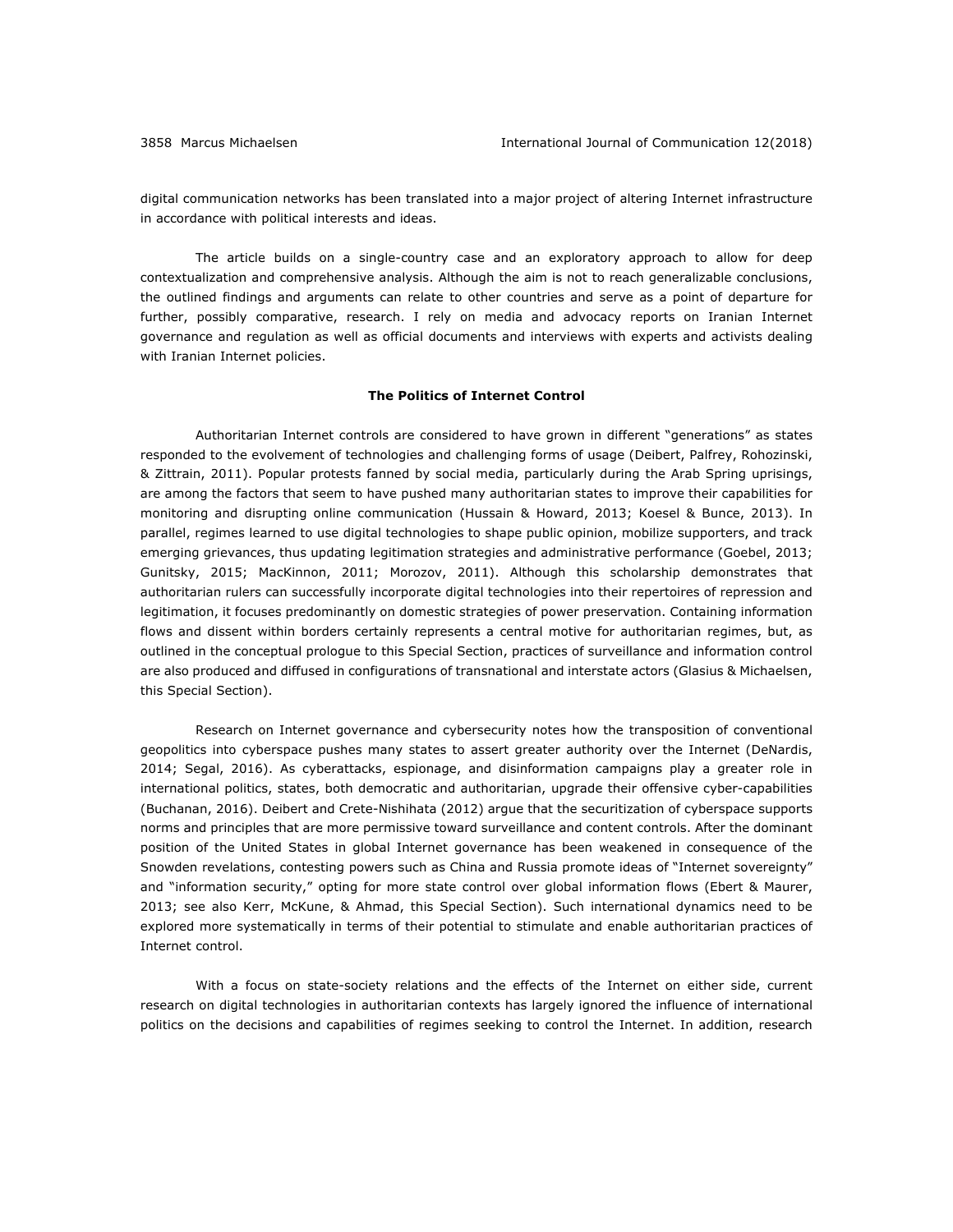interests are often grounded in presupposed technical qualities of the Internet. On the one hand, the networked and flexible character of digital communications is presented as a challenge to power holders seeking to control information flows. On the other hand, the possibilities to monitor users, collect data, and shape public opinion are seen as qualities of the Internet that support the exercise of authoritarian power. According to Carr (2016), this approach has brought about an "empirical stalemate," because the Internet in fact "both enhances and undermines state power in complex and important ways but it does so, at least in part, as a consequence of decisions by politicians" (p. 31). To understand how political decisions about the Internet take shape and what political interests they represent, it is necessary to unpack the politics of technology. Technology is neither a neutral tool nor following a determined path of development; rather, it is "an *expression* of the norms, values and expectations of society" (Carr, 2016, p. 18, italics in the original). Technology develops in a specific social and historical context influenced by competing visions of social actors over its form and purpose. In this sense, "the ability to design technological objects is understood as a unique form of power" (McCarthy, 2015, p. 33). In international relations, the innovation, adoption, and expansion of technology can be seen as a field of power struggles between international actors who pursue diverging strategic interests and norms definitions (McCarthy, 2017).

Given the U.S. government's central role in the development and expansion of the Internet, McCarthy (2015) argues that the network's current configuration embodies key interests of U.S. foreign and economic policy, "centered on opening markets and liberalizing other states" (p. 153). States opposing the political values that motivate the idea of a "free flow of information" and are embedded in the Internet's infrastructure need to mobilize power and resources to change the technology according to their own interests (McCarthy, 2015, p. 93). Two speeches by U.S. secretary of state Hillary Clinton, in 2010 and 2011, exemplify this intertwining of technology development and foreign policy: At a time when Middle Eastern regimes tumbled as a result of protest movements visibly mobilizing through digital media, Clinton pledged support to tech activists fighting Internet censorship. This discourse not only exerts "symbolic pressure upon authoritarian governments" (McCarthy 2015, p. 103) but also forces them to respond to any policy measures that flow from it.

Adopting a perspective that emphasizes the social construction of technology helps us understand why the practices and policies of authoritarian states trying to control the Internet cannot be explained by strategies of domestic power preservation alone. As a global information structure, the Internet embodies international power relations, with competing actors trying to shape and use technology according to their norms and interests. For authoritarian states seeking to maintain and expand their political power, this technopolitical environment creates impulses and opportunities for developing and justifying digital authoritarian practices.

#### *International Dimensions of Authoritarian Rule*

International relations and linkages to other states play an important role for strengthening or weakening authoritarian regimes (Levitsky & Way, 2010; Tansey, 2016). Regimes can translate their position and struggles in the international system into strategies of legitimation and repression, ensuring compliance with and support for their rule. The international environment also offers opportunities for transferring practices and resources of power consolidation.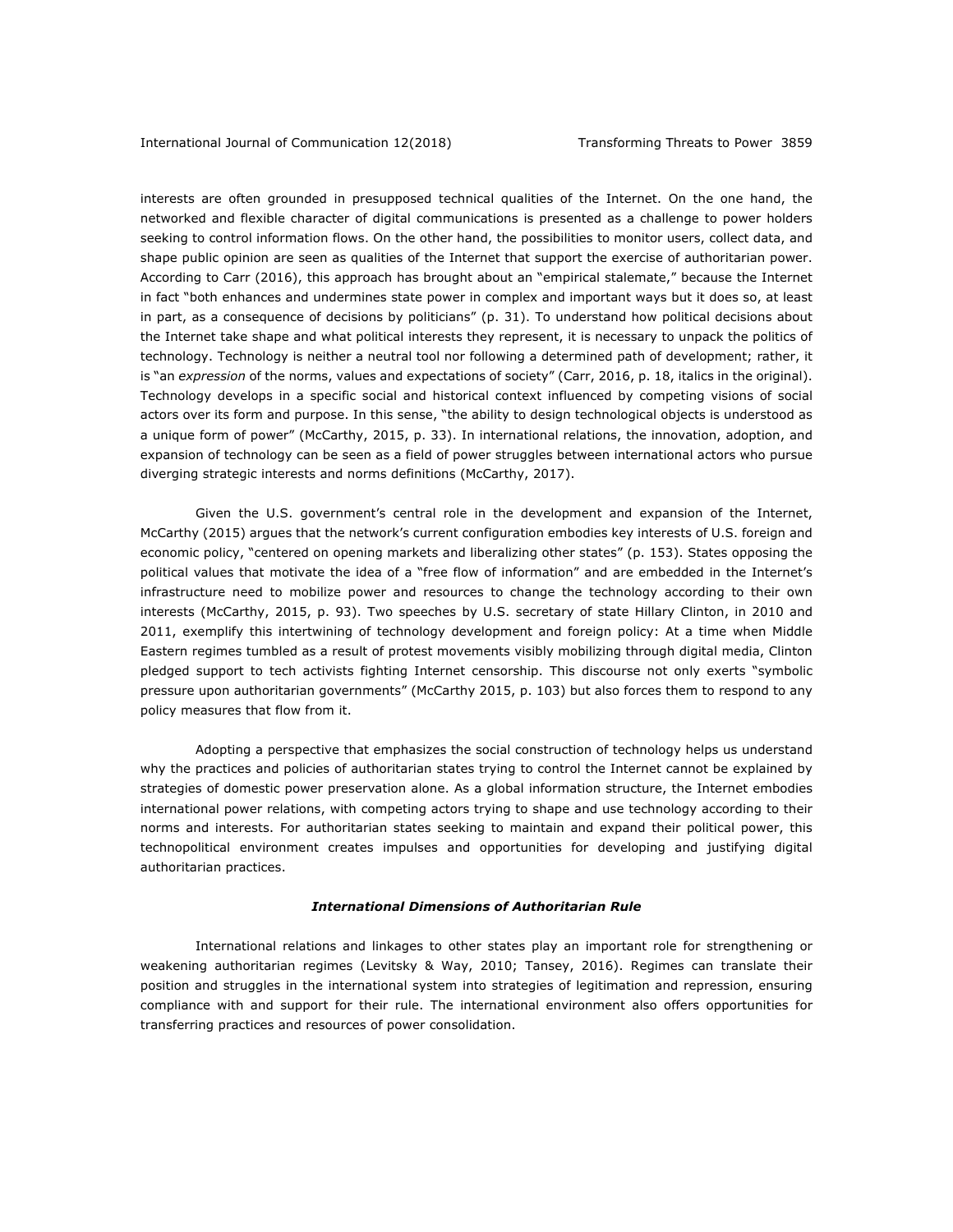International sanctions are among the harshest measures foreign actors employ to coerce an authoritarian regime into policy changes. Yet they often fail to have the desired effect, because "sanctions create conditions that help consolidate the regime's hold on power and create new incentives . . . to limit democratic freedoms" (Peksen & Drury, 2010, p. 247). Regimes perceive external pressure as a threat to their survival and to state sovereignty, to which they respond by intensifying internal repression and tightening the ranks of the ruling elite. Sanctions can also promote nationalist and other "defensive" legitimation strategies or push the regime to enhanced cooperation with other authoritarians (Hoffmann, 2015; Wood, 2008). Sanctions targeting resources and capacities for Internet censorship may have similar adverse effects, even though they do not threaten the very existence of a regime. Constrained access to Western technology and software, for instance, can further the development of domestic alternatives and infrastructures more open to state interference. Acting as authoritarian sponsors, countries such as Russia and China can provide technical expertise and discursive legitimation for stronger state control over digital communication technologies (Kerr, McKune, & Ahmad, this Special Section).

In addition to sanctions, Western democracy promotion represents another external challenge provoking authoritarian persistence. The color revolutions, for instance, went along with extensive Western support for civil society, which led regimes to tighten the rules for nongovernmental organizations and external aid (Finkel & Brudny, 2012). With the increasing attention to the role of digital media for civil society and human rights activism, funding for Internet activists and anticensorship measures has become a central component of Western democracy promotion (Christensen, 2011; Hussain, 2014). Although activists have voiced concern about a potential backlash against such programs, there is scarce knowledge on how support for Internet freedom and activism shapes authoritarian rulers' decision making on Internet controls (Gharbia, 2010).

The international environment not only creates threats that resilient authoritarian rulers can translate into strategies of power maintenance but also opens up opportunities for learning and diffusing policies, practices, and discourse from one state to another (Ambrosio, 2010). Authoritarian learning occurs not only between authoritarian regimes but whenever there is an adoption of "non-democratic strategies that autocrats use to secure their rule, and once in power, to fend off challenges and ensure regime revival" (Tansey, 2016, p. 55). Yet learning processes among authoritarian counterparts still form the core interest of this research approach, although authoritarian practices could also be adopted by or transmitted from democratic regimes or transnational and private actors (Hall & Ambrosio, 2017, p. 154). Even less attention has been given to the possible diffusion or stimulation of authoritarian practices in international competition and conflict. As the case study of Iran in this article demonstrates, such dynamics of "learning from adversaries" clearly merit further attention. In addition, research on authoritarian diffusion and learning has shown scarce interest in Internet control. Examinations of learning mechanisms during the Arab uprisings, for instance, focus on different strategies of regime survival but neglect responses to digital media—despite the prominent role that online networks played for the cascading of protest patterns (Bank & Edel, 2015; Josua & Edel, 2015; Koesel & Bunce, 2013).

Although the scholarship on international dimensions of authoritarian rule highlights important mechanisms allowing authoritarian regimes to capitalize on outside influences, it largely ignores digital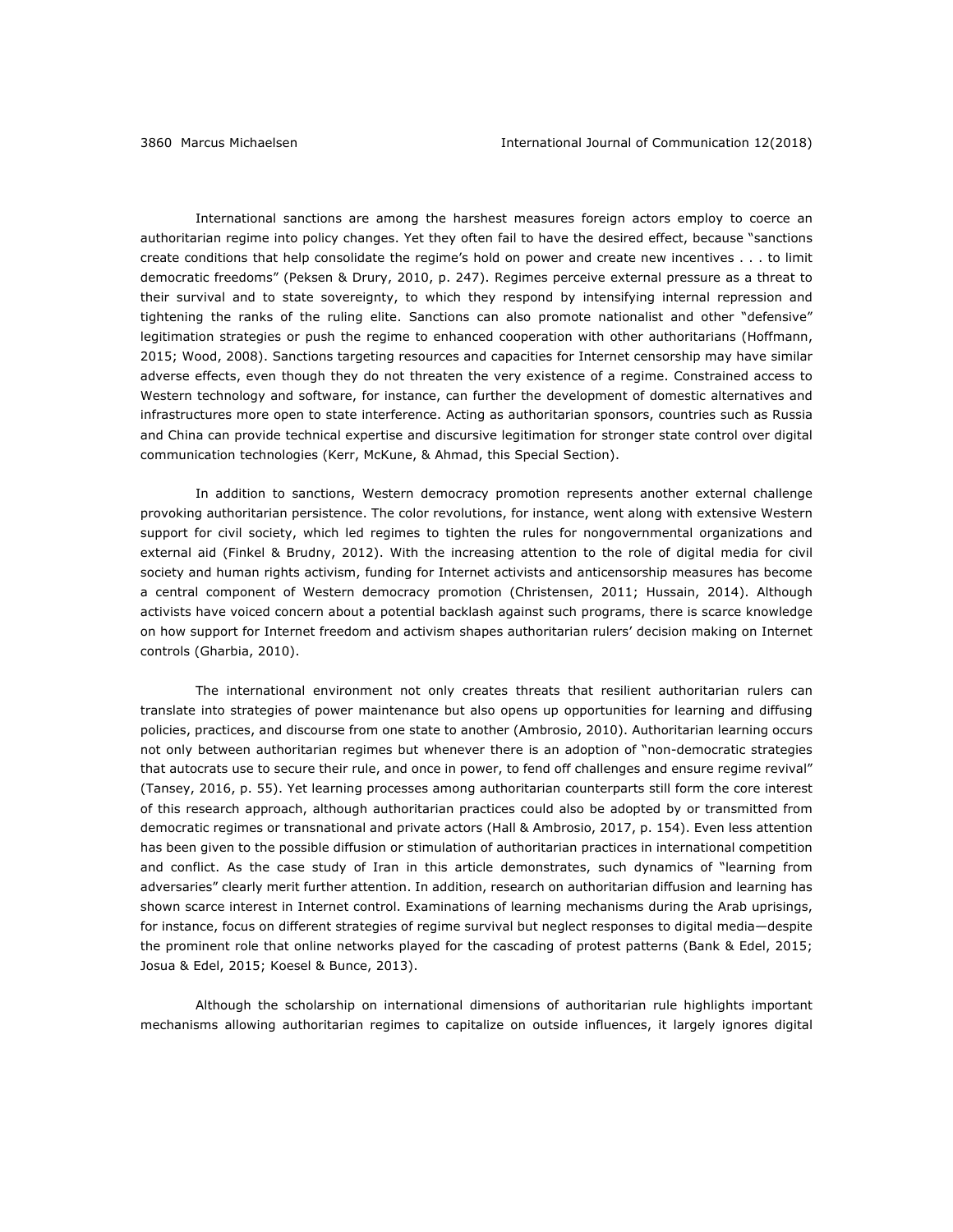technologies. As outlined above, the Internet as a global communication system ties into the dynamics of international politics, because its infrastructure and usage are shaped by the interests and ideas of international actors. Therefore, the decisions of authoritarian states on how to govern digital technologies as part of their power strategies cannot be divorced from their position and struggles in the international system. To better grasp the exercise and resilience of authoritarian power in the digital age, it is necessary to understand how external factors such as authoritarian diffusion and learning or sanctions, democracy promotion, and other threats to strategic interests influence a regime's inclination and capacity to engage in practices of Internet control.

This article uses the case of Iran to explore how international politics shaped state control over the Internet. Iran's foreign relations are informed by a worldview emphasizing distrust of foreign interference and a desire for autonomy and independence. Antagonism to the West, and particularly to the United States, is one of the ideological pillars of the regime. Domestic dissent is frequently framed as foreign intervention, stigmatizing advocates of political change as outsiders. But resistance against U.S. hegemony has also helped Iran build relations among other non-Western powers. The regime is thus able to exploit its international position for strategies of legitimation and coercion (Warnaar, 2013). The following discussion explains how Iran's perception of and responses to Western promotion of Internet freedom, cyberattacks, and sanctions contributed to the motivation and capability of the state to resort to digital illiberal and authoritarian practices and to justify the building of a state-controlled national Internet.

## **Internet and Politics in Iran**

From the early days of its expansion in Iran, the Internet played a critical role for political debate and information exchange. Due to the restrictions for print and broadcasting media, websites and blogs quickly became popular channels for news and discussion. From the mid-2000s, the factional conflicts of Iran's fragmented political elite played out online. During the 2009 protests against the results of the presidential elections, digital media were decisive for the internal communication and the international perception of the opposition Green movement (Michaelsen, 2015; Rahimi, 2011).

The Iranian state, in turn, has gradually increased its control over the Internet, starting from first website blockings in 2003. Since then, the censorship regime has become more technically sophisticated, comprehensive, and centralized. Technical restrictions are complemented by a legislative framework, punishing "attempts against national security" and "the undermining of moral values" (Article 19, 2013). Different sections in the country's vast security apparatus monitor and repress critical online activity (OpenNet Initiative, 2013). But the Iranian government sees the Internet also as an opportunity for development and economic progress. Acknowledging the importance of information technologies, the building of communication infrastructure is part of the so-called five-year plans that guide the development of the country. Under current president Hassan Rohani, the number of Internet users has reached 53% of the population. Growth has been particularly impressive in terms of mobile Internet, which reached 47 million users in 2017 (Mehr News, 2017).

Examinations of Iran's evolving censorship regime typically focus on domestic dynamics in line with the general research on authoritarian Internet controls. The overall ambition of the regime to contain dissent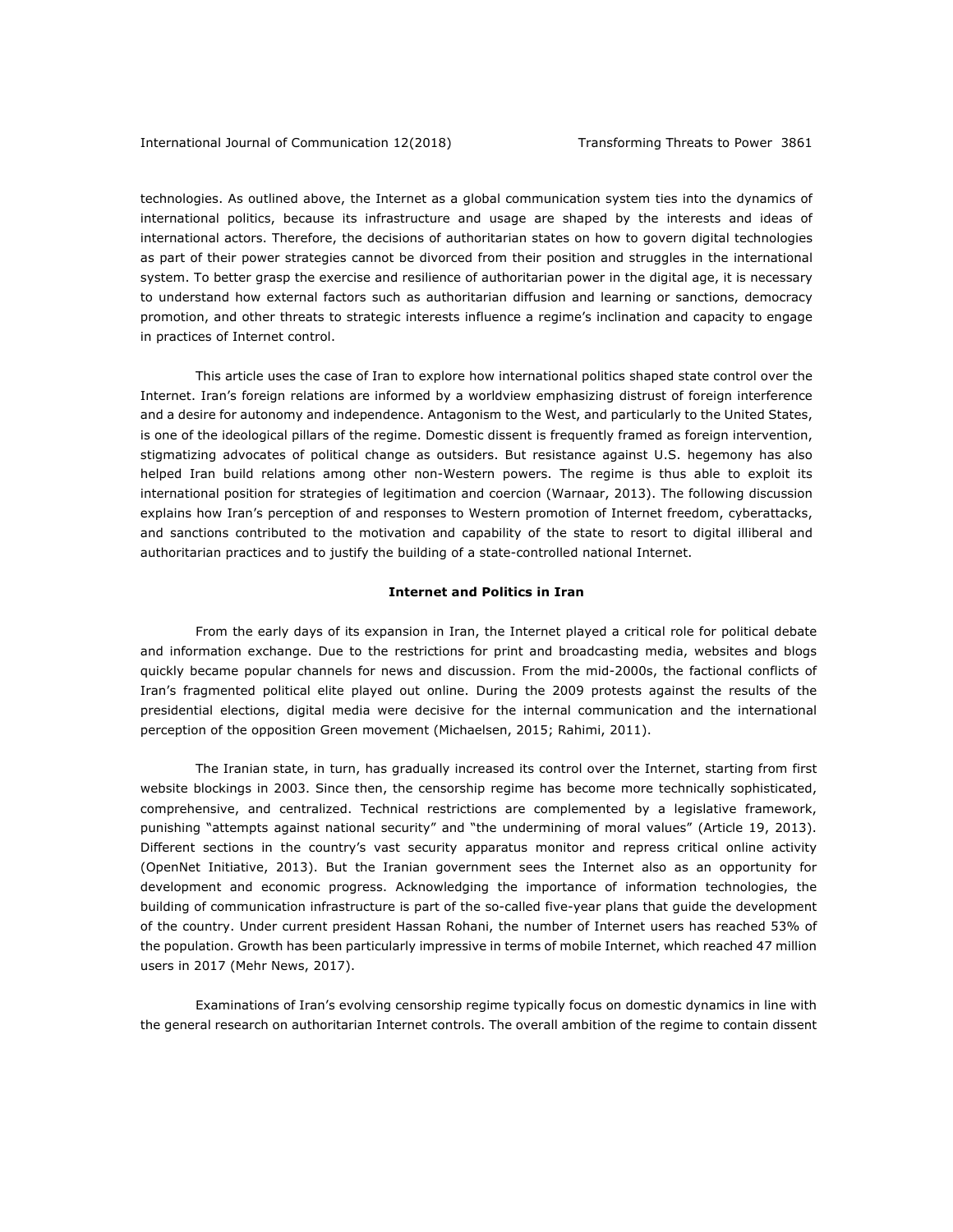and alternative cultural expression is considered a principle driver of state control over the Internet. The challenge of the 2009 protests further accentuated the state's desire to monitor and suppress critical online activity (OpenNet Initiative, 2013). These explanations certainly cover central motives, but they leave out international factors shaping the digital illiberal and authoritarian practices of the Iranian state. As described in the next section, the Iranian regime's policies and practices are also formulated around its responses to perceived ideological and material threats from the West, particularly from the United States.

## *Responding to Democracy Promotion and the Internet Freedom Agenda*

The perception of media as channels of foreign influence presents a prominent notion in the ideology of the Iranian regime. In the 1990s, satellite television was denounced as a vehicle of the "Western cultural invasion"—a view harking back to prerevolutionary ideas about the dangers of Westernization and foreign meddling in Iran (Kian, 1995). In the same vein, the regime considered the Internet an instrument in the "soft war" that the West, particularly the United States, waged against the Islamic Republic by undermining moral values and stirring discontent in Iran (Price, 2012). Supreme Leader Ali Khamenei, in his speeches, described digital media as "tools of cultural infiltration and domination" that "lure away our youth from religion and holy beliefs" (Khamenei, 2016, para. 28; 2017, para. 18).

The discourse on soft war was a direct response to the notion of soft power undergirding efforts of U.S. democracy promotion, which the regime perceived as a threat (Sreberny, 2013). In February 2006, U.S. Congress authorized funds for public diplomacy, aid to civil society, and media programs targeting Iran. In return, Iranian state authorities put pressure on journalists, academics, activists, and everyone else who might have been connected to the democracy fund (Azimi, 2007; Tezcür, 2012). Persian-language programs of external media such as the BBC, Voice of America, and Radio Free Europe, aimed at audiences in Iran via satellite and online media, were met with particular suspicion, and in-country contributors were persecuted. In spring 2009, the Revolutionary Guards' Centre for Organized Cybercrime announced that it had uncovered several subversive groups who used the Internet to agitate against the Islamic Republic and were supported by foreign powers (BBC Persian, 2009). During the 2009 election crisis, such threat scenarios were reinforced by news that the U.S. administration contacted Twitter at the height of the protests to ask for a delay of a planned maintenance in order to maintain access for Iranians who were using the social networking service to communicate during the demonstrations (Pleming, 2009). In the show trials against prominent reformists in summer 2009, the prosecutor explicitly mentioned Facebook and YouTube as tools of U.S. psychological warfare and manipulation (Iran Human Rights Documentation Center 2010, p. 76).

When Western governments intensified the promotion of Internet freedom in the immediate aftermath of Iran's election crisis and the Arab uprisings, the Iranian regime could see these initiatives only as a continued external confrontation through communication technologies. With the wave of protests in the Middle East, fueled and publicized by social media, the interest of Western governments in the Internet as a tool for democratic change surged. Summits and initiatives on Internet freedom brought together policy makers and donor organizations, technology companies and activists. Significant funds were poured into circumvention software and other projects countering Internet censorship. The politics of technology development and control suddenly figured prominently on the political agenda (Christensen, 2011; Hussain, 2014).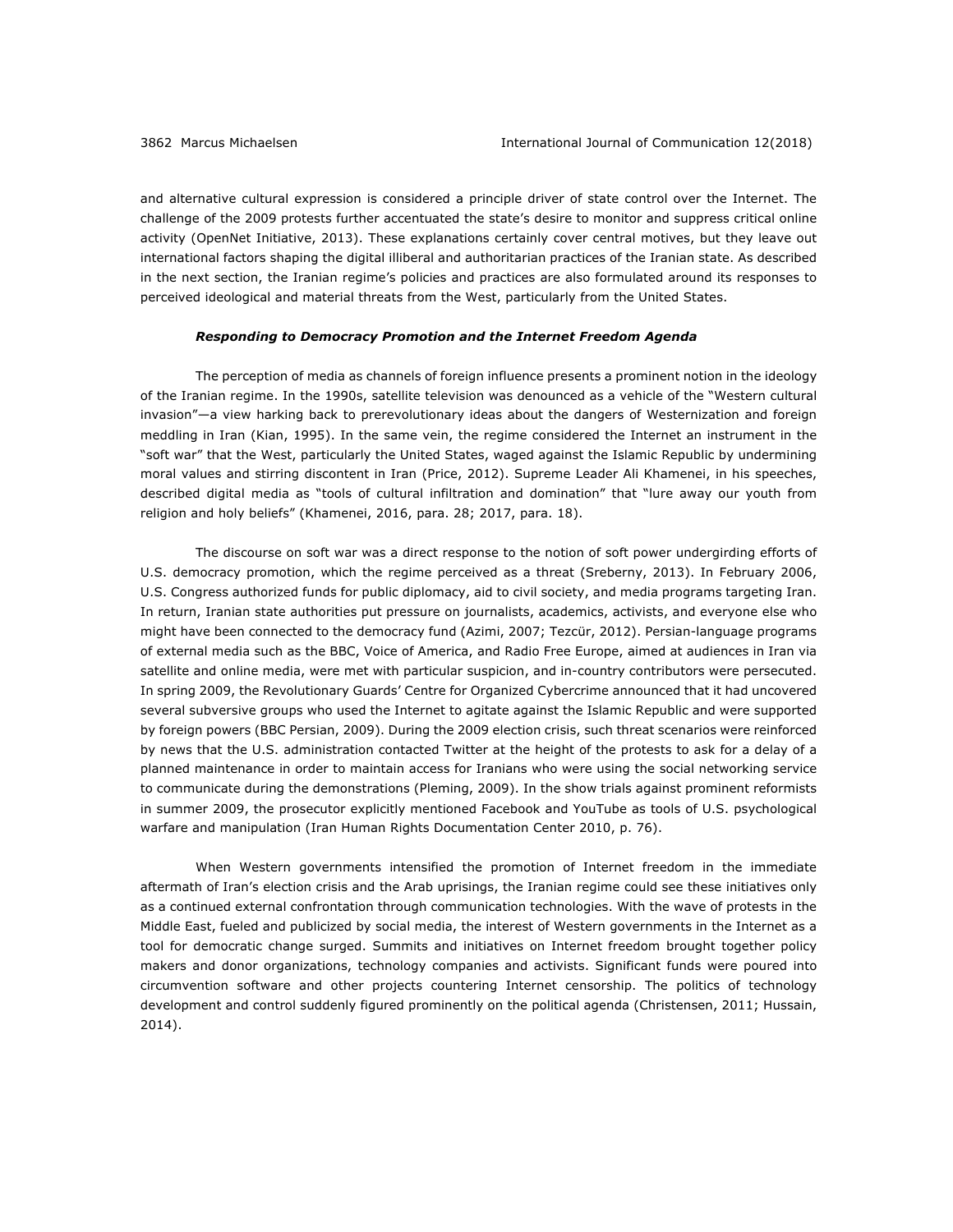The United States was clearly leading the initiative for Internet freedom. In a widely discussed speech in January 2010, U.S. secretary of state Hillary Clinton (2010) linked Internet freedom to a fundamental battle against dictatorship and criticized practices of Internet control as "a new information curtain [that] is descending across much of the world" (para. 17 ). Clinton warned that "nations that censor the Internet should understand that our government is committed to helping promote Internet freedom" (para. 39). Six months after Iran's election protests had for the first time pushed the notion of a social media revolution onto the front pages of Western media, Clinton referred explicitly to the events in Iran, criticizing government "brutality" and "intimidation" and hailing the courage of citizen journalists and ordinary Iranians speaking out on the Internet. In his address to the Iranian people on the occasion of the Persian New Year, in March 2012, President Obama also criticized "the electronic curtain . . . around Iran" that prevents "the free flow of information and ideas into the country" (Pitney, 2012). In line with this vision, the State Department established the Internet Freedom Program to "counter the efforts of authoritarian regimes to censor, monitor, and control the Internet" (Henry, Pettyjohn, & York, 2014, p. iii). The program provided funding for secure communication channels and digital security trainings. In 2012–2013, for instance, five projects in the program were targeting Iran, a number only rivaled by those targeting Egypt (Henry et al., 2014, p. 39).

During the same period and throughout the following years, Iranian authorities stepped up their efforts to monitor and control Internet use and communication. Although the repressive atmosphere was unquestionably a result of the challenge that the Green movement had presented to the regime, policies also targeted potential links between foreign actors and Internet and media activists in Iran. In January 2010, the Ministry of the Interior banned contact to more than 60 international media, think tanks, and other organizations considered part of the "soft invasion and overthrow strategies against the Islamic Republic of Iran" (Tait, 2010, para. 9). Contacts between activists in Iran and abroad were strictly monitored and repeatedly provided a pretext for arrests (BBC, 2013). In December 2013, intelligence agencies detained staff members of a popular website on digital technologies that had received international recognition and awards. They were accused of having received foreign funding and of having worked within a "complex security-media network" in relation with foreigners (Center for Human Rights in Iran, 2014). Diaspora activists and organizations working for information freedom were monitored and targeted by malware attacks (Michaelsen, 2016). Workshops on Internet freedom and digital security trainings involving Iranian activists were required to follow security protocols to prevent repercussions for participants upon their return to Iran or for their families in the country.<sup>2</sup>

In addition, Iranian authorities had to respond to technical challenges of the censorship regime resulting from Internet freedom initiatives. Iranian users relied on various circumvention and anonymization tools to bypass Internet filtering. Among the more reliable tools, the Tor browser and Psiphon software enjoyed a growing user base in Iran.<sup>3</sup> Both tools had received funding from the U.S. government and other Western donors. From 2011 onward, Iran started using so-called deep-packet inspection to identify and

1

<sup>2</sup> Personal observation at several such events during 2014–2016.

<sup>&</sup>lt;sup>3</sup> In 2011, Iran was the second country worldwide in terms of Tor users. Psiphon reported in 2013 to have up to 1.5 million users per week connecting to its network from Iran. Later, Psiphon did not publish user statistics on Iran for fear of repercussions.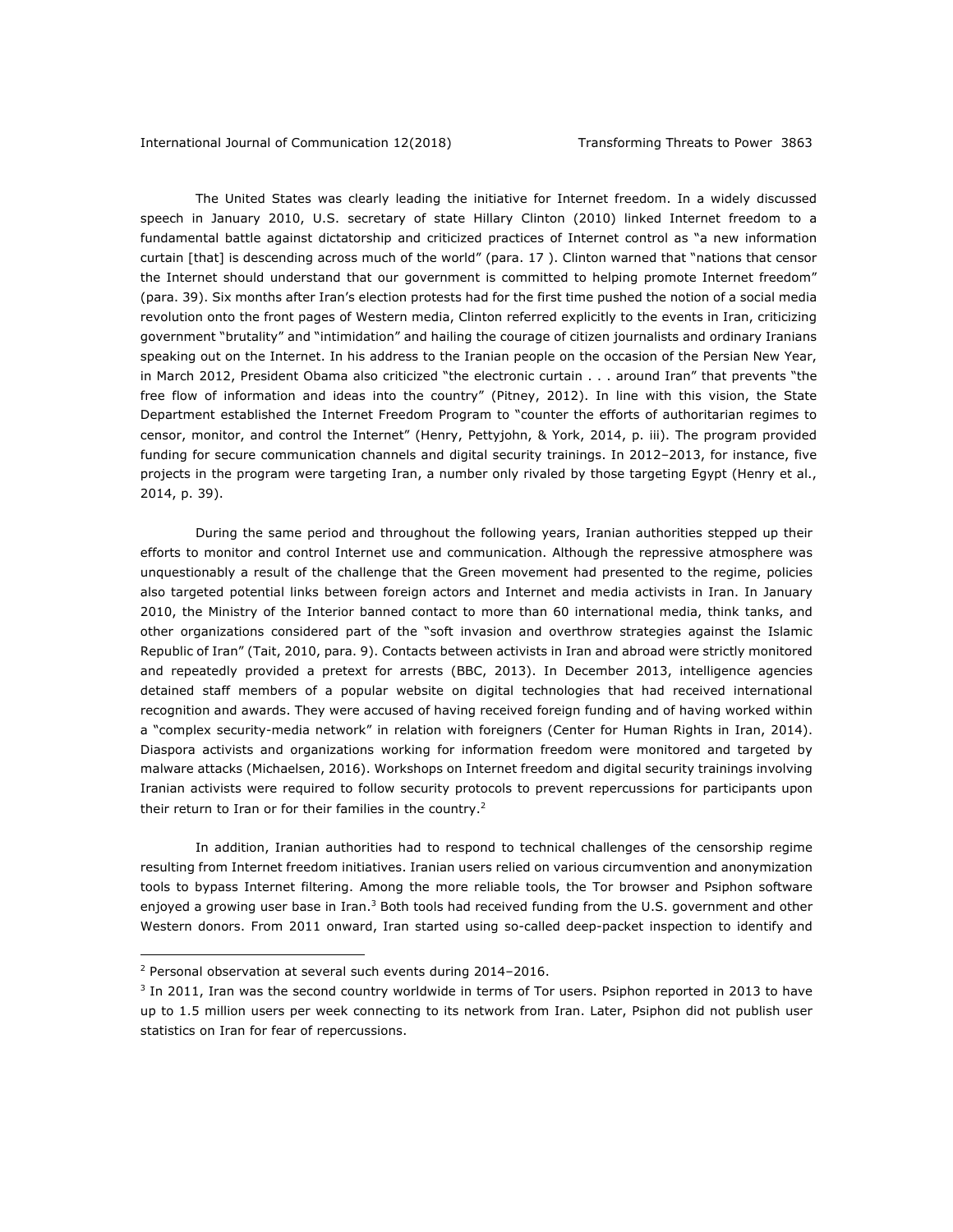block or throttle encrypted Internet traffic in international connections. In the run-up to the parliamentary and presidential elections in 2012 and 2013, access to services outside Iran that relied on the Secure Sockets Layer was blocked or severely slowed down, restricting the use of prominent applications such as Gmail but also of tools such as Psiphon and Tor (arma, 2011, 2012; Kathuria, 2013). In April 2013, an Iranian computer expert at the University of Isfahan even warned against the use of Psiphon because it would steal information from devices (ASL 19, 2013).

The Iranian state clearly perceived initiatives for Internet freedom as a threat and responded accordingly. The programs provided a justification for intensifying surveillance and pressure against activists, in- and outside Iran. They also prompted the development of technical responses to circumventions of the filtering and monitoring regime. In this sense, the instrumentalization of Internet technology for the purposes of Western democracy promotion not only confirmed the worldview and ideology of the Iranian regime but also pushed it to extend the scope and scale of practices curtailing privacy and freedom of expression in the digital sphere.

## *Confrontation: Cyberattacks*

Iranian threat actors have engaged in cyberattacks against a broad range of domestic and foreign targets, relying on different tools and tactics. A small number of groups with shifting strategies and sophistication active in this field have evolved from amateur to more state-aligned hackers. The direct involvement of the Iranian state in cyberattacks has been documented in only a few cases, but the selection of targets generally corresponds to the ideological and strategic parameters of the Iranian regime. Digital threats against Iranian targets often emanate from the same actors who also aim at foreign adversaries. More important, external cyberattacks against critical state infrastructure have given Iran a clear incentive to develop its own offensive capabilities (Anderson & Sadjadpour, 2018; Villeneuve, Moran, Haq, & Scott, 2013).

On the domestic level, attacks seek to compromise and disrupt the communication of civil society and political opposition. At the height of the 2009 election protests, for instance, websites of Green movement supporters were brought down by so-called distributed-denial-of-service attacks or defacements (OpenNet Initiative, 2013). These rather brute tactics of disrupting online information distribution later shifted to malware campaigns and intrusion attempts against social media networks and e-mail accounts of Iranian activists and journalists, both inside the country and in the diaspora, aiming to monitor and threaten the activities of transnational civil society networks (Michaelsen, 2016). Internationally, operations attributed to Iran range from vandalism to espionage against a large variety of targets in the United States, Europe, and the Middle East (ClearSky Cyber Security, 2015; Villeneuve et al., 2013). At times, attacks against foreign and domestic targets were even interwoven: In 2011, for instance, an Iranian hacker penetrated the Dutch company DigiNotar to issue fraudulent Internet security certificates allowing authorities to spy on the e-mail conversations of millions of Iranian users (Prins, 2011; Sengupta, 2011).

Iran itself has been targeted by cyberattacks and espionage from countries such as France, Russia, Canada, the United Kingdom, and Saudi Arabia. More prominent are undoubtedly the attacks against Iran's nuclear facilities in 2010, which were later attributed to, though not officially acknowledged by, the United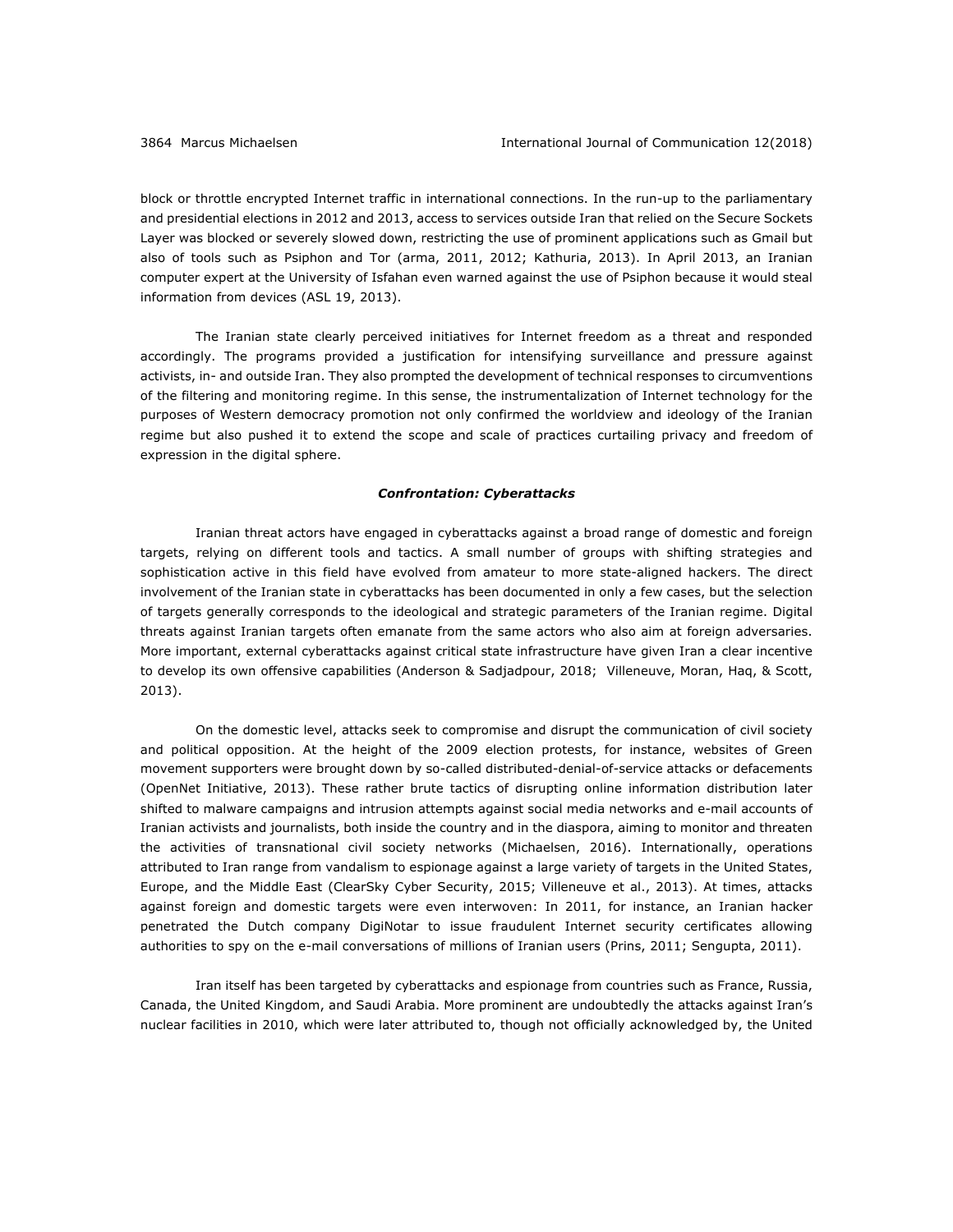<u>.</u>

States and Israel. In an attempt to slow down the Iranian nuclear program, both countries infiltrated malicious software into the computers of the Natanz enrichment facility, causing damage to over a thousand centrifuges. The complex campaign, which both countries had prepared secretly for years, was revealed only after an element of the cyberattacks—a computer virus named Stuxnet—accidently escaped and replicated on the Internet (Sanger, 2012, Zetter, 2014). In addition, other equally sophisticated malicious programs targeted information systems in the Iranian oil industry and government institutions, stealing or destroying sensitive data (Erdbrink, 2012; Zetter, 2012b).

The attacks, in the words of former CIA chief Michael Hayden, "crossed the Rubicon" and are considered the first acts of government cyberwarfare against the critical infrastructure of another country (Sanger, 2012; Segal, 2016, p. 111). For the Iranian regime, they signaled that it had to become more assertive in cyberspace and acquire expertise in offensive and defensive tactics. According to a National Security Agency report disclosed with the Snowden files, the attacks may have even given the Iranian authorities an opportunity to learn from the deployed techniques (Greenwald, 2015). In fact, a 2012 attack against the computers of the Saudi Arabian oil company Aramco, attributed to Iranian actors, seems to have been inspired, both technically and in terms of execution, by the Wiper malware that had infiltrated the national Iranian oil company. Security analysts identified elements of Wiper in the software code of the Aramco attack (Perlroth, 2012).

Iran certainly did not need external cyberattacks such as Stuxnet to motivate digital illiberal and authoritarian practices against its own citizens. But the confrontation from outside provided both technical and political opportunities to advance and justify its own capabilities for malware intrusions and other forms of offensive operations. Considering the context of the authoritarian regime and the overlap between actors threatening foreign and domestic targets, the acquired knowledge would also be employed or even tested against targets in the Iranian civil society and political opposition (Anderson & Sadjadpour, 2018, p. 56).

## *Sanctions: Constraining Access to Technology*

Ever since the Islamic Revolution, Iran has been targeted by U.S. sanctions. From the mid-1990s, these sanctions became more comprehensive and reached a peak during the international conflict over Iran's nuclear program, effectively curtailing the country's access to international services, goods, trade, and technologies. After the protests of summer 2009, the U.S. government, realizing the importance of digital technologies, started amending the sanctions regime to facilitate Iranian citizens' access to tools of personal information and communication while preventing the government from obtaining so-called dualuse technology for Internet filtering and surveillance.<sup>4</sup> Targeted sanctions on equipment for Internet controls accompanied exemptions seeking to encourage private companies to provide Iranians with essential services such as antivirus software and secure messaging (Kehl, Maurer, & Phene, 2013; Mehta, 2016).

<sup>4</sup> The 2010 Comprehensive Iran Sanctions, Accountability, and Divestment Act and the 2012 Iran Threat Reduction and Syria Human Rights Act both aimed to curtail the Iranian government's access to technologies that could be used to restrict access to information and freedom of expression (Mehta, 2016, p. 774).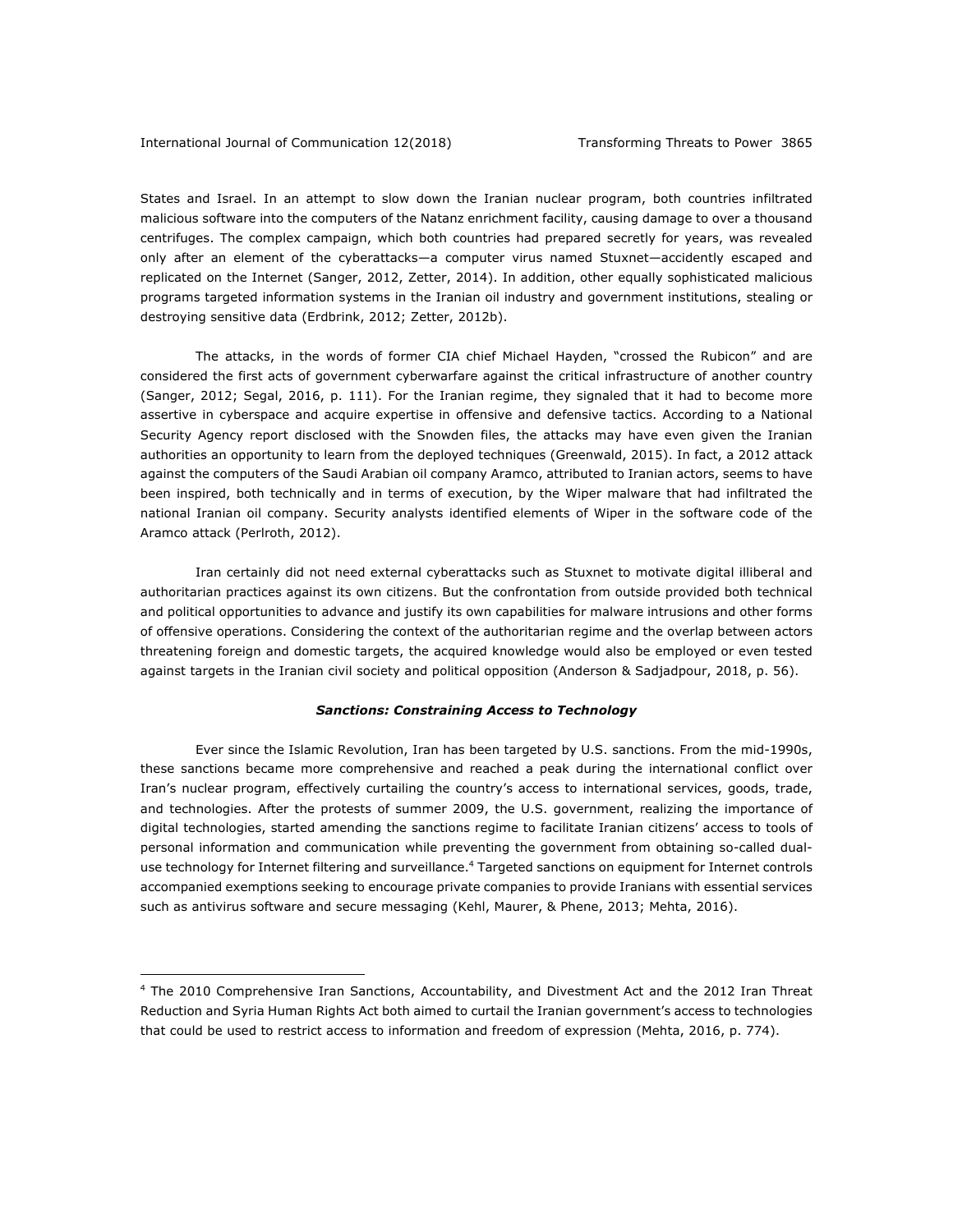For Iran, the sanctions obstructed the purchase of Western technology for Internet control and surveillance, but they did not make it impossible. In the initial phases of Iranian Internet censorship, Iran used U.S. software such as Websense and SmartFilter, which it obtained apparently on the black market. Later, the use of filtering devices produced by another U.S. company, Blue Coat Systems, was detected in Iran (Marquis-Boire, Anderson, Dale, McKune, & Scott-Railton, 2013). The repression against the protest movement of 2009 also revealed the authorities' use of monitoring technology produced by Nokia Siemens. Following intense pressure by human rights groups and threats of U.S. sanctions, Nokia announced that it would restrict its business with Iran and halt all support for technology it had sold so far (Center for Human Rights in Iran, 2010). In Iran, the sequential purchase and installation of different tools with different capacities led to inconsistencies in the filtering system. Because Iran could not obtain updates to the packages of Western technology it had purchased, tools were used alongside one another, covering different amounts of Internet traffic and bandwidth.<sup>5</sup> In response to tightened sanctions and in the attempt to upgrade its capacities for Internet controls, Iran turned to China for purchasing surveillance technology and policy advice (Stecklow, 2012). Iran was thus able to work around the leverage of U.S. sanctions by cooperating with an "authoritarian sponsor" (Tansey, 2016) who not only had a similar approach to Internet controls but was also able to provide powerful technical solutions, dodging the risk of retaliations from U.S. authorities (Zetter, 2012a).

Although targeted sanctions could not prevent the Iranian state from establishing a sophisticated system of Internet control, the exemptions aiming to facilitate Iranian citizens' access to essential software had a limited effect. The complex and evolving regulations deterred private companies from providing their services to Iran "due to the legal, financial and reputational risks involved" (Mehta, 2016, p. 778). Major companies such as Apple and Google restricted provision of their products for customers in Iran, often in overcompliance with the sanctions regulations (ASL 19, 2017). As a consequence, Iranian users could not access essential updates and security features that would have allowed them to circumvent Internet filtering and surveillance (Frenkel, 2018). This contributed to the impression among users that they were "censored from two sides."6 In this sense, the U.S. sanctions targeting digital technologies contributed at least indirectly to the authoritarian practices of the Iranian state by preventing users from equipping themselves against privacy invasions and disruptions of information flows. More important, however, for the Iranian government, the sanctions constituted a serious challenge to the country's autonomy and security. Together with the cyberattacks, the sanctions were thus a key driver of the establishment of a national information network that was more resistant to external interference but also more open to state control.

#### *The Politics of Infrastructure: Iran's National Internet*

This article has outlined the ways in which the Iranian state's responses to external threats such as Internet freedom promotion, cyberattacks, and sanctions enabled it to advance and justify practices of Internet control. The following description of the national Internet project notes how the regime's threat perceptions coupled with its fundamental values in foreign policy—namely rejection of foreign intrusion and

1

<sup>5</sup> Personal interview with an Iranian ICT expert and Internet activist, June 2015.

<sup>6</sup> Personal observations during a research visit to Tehran in April 2015.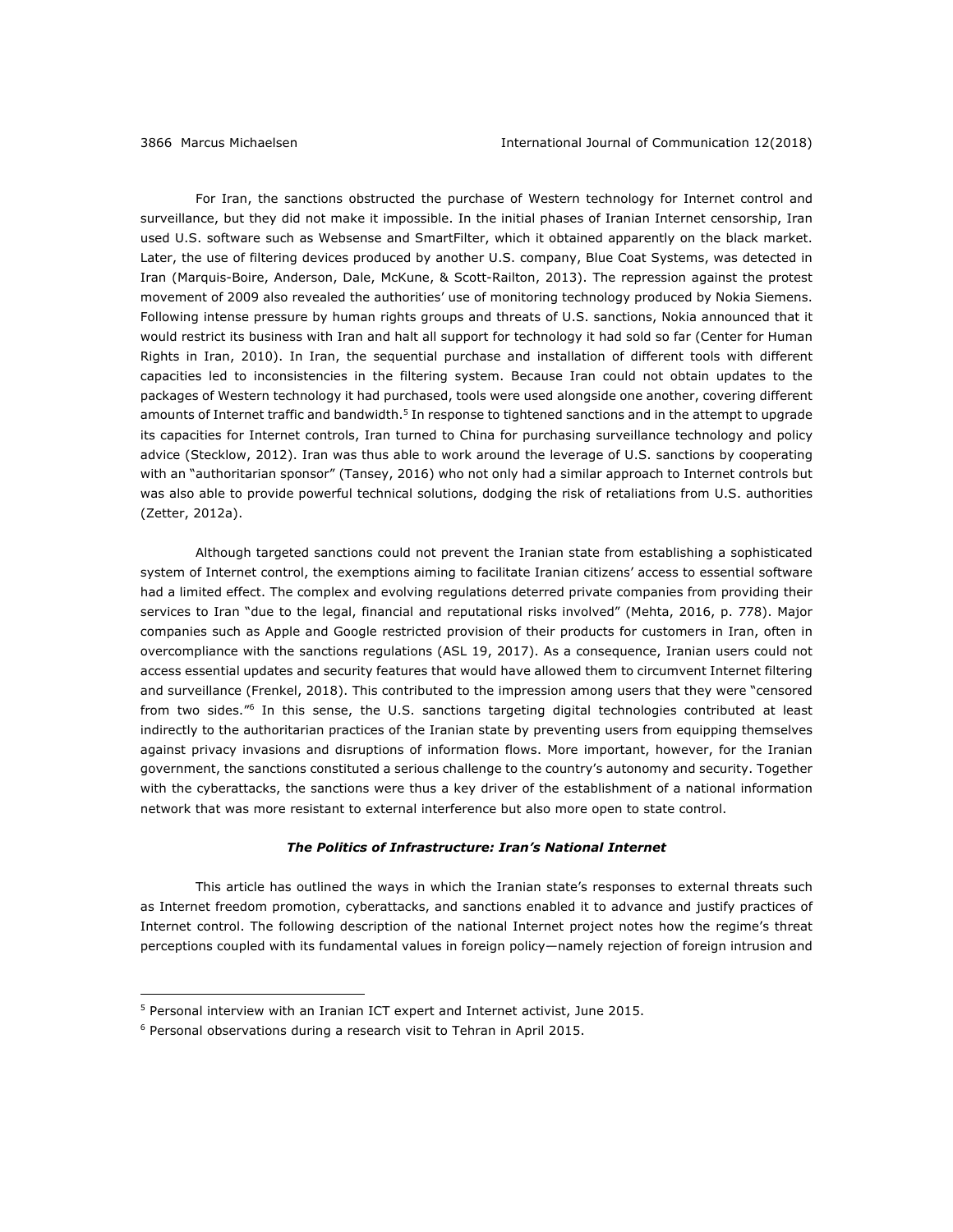persistence on independence and sovereignty—translated to the development of infrastructure and an "indigenous" configuration of Internet architecture.

Iranian officials have floated the plan of building a "national" or "clean Internet" for more than a decade. The principal idea was to build a network with limited connections to the global Internet, prioritizing domestic content and services, to protect Iranian communications against external interferences such as attacks, espionage, sanctions, and harmful cultural values. The plan was initially brought up during the first term of President Mahmoud Ahmadinejad (2005–2009), but only limited steps for its implementation were undertaken. In 2010, the Iranian Ministry for Information and Communication Technology ordered public organizations to move content to Iran after U.S. companies ended hosting services for .ir domains. At the time, several government websites were still hosted abroad, in the United States, Canada, and other countries (Article 19, 2016, pp. 11, 26). From 2011, the national Internet was included in Iran's five-year plans guiding the country's development. In addition to relocating content and separating domestic from international Internet traffic, policy plans listed reduced dependency on foreign services, the development of e-government, support of domestic digital business as well as the promotion of Islamic values among the aims of the project.<sup>7</sup>

The Iranian government took important steps to lay out the necessary technical infrastructure for the National Information Network, as the project is officially called. The number of Internet exchange points in the country has been increased, improving the performance and stability of connections. In the region, Iran already has one of the highest rates of domestic connectivity and hosts a comparatively high percentage of the most popular content for Iranian users within its borders (Cowie, 2015).<sup>8</sup> Most of the bandwidth that has been increased in recent years is used for domestic connections (Center for Human Rights in Iran, 2018, p. 27). In addition, Iran has bought and stockpiled IPv4 address space, a limited resource for Internet expansion (Madory, 2015).

After establishing the technical capacity, the government started setting incentives for users to stay on the domestic network through pricing and connection speed. In 2017, 500 high-traffic internal websites were accessible for half the price of access to international content (Center for Human Rights in Iran 2018, 29). These measures actually violated the idea of net neutrality, which stipulates that all Internet traffic should be treated equally. Responding to criticism about this transgression of one of the Internet's foundational principles, Iran's ICT minister Azari Jahromi tweeted a link to the Sponsored Data Program of the U.S. company AT&T, which allows customers to pay for faster data transfer. In fact, the Federal Communications Commission had just dismantled regulations for broadband providers in the United States, enabling them to charge for higher-quality service (Center for Human Rights in Iran, 2017a, 2017b). Whereas net neutrality has been challenged in the United States for economic interests, Iran provides an example of a politically motivated subversion of the net neutrality principle. Yet the Iranian government was able to use steps taken in the United States as a justification for its own policies.

https://www.mcls.gov.ir/icm\_content/media/law/634654234865929690.pdf.

1

 $7$  See, for instance, the fifth development plan of the Islamic Republic of Iran at

<sup>8</sup> In 2015, Iran hosted 65% of the most popular Web content in the country. For comparison, Qatar hosted 9% and Saudi Arabia 15%. Worldwide, China hosted 85%, Russia 55%, and the United States 90%.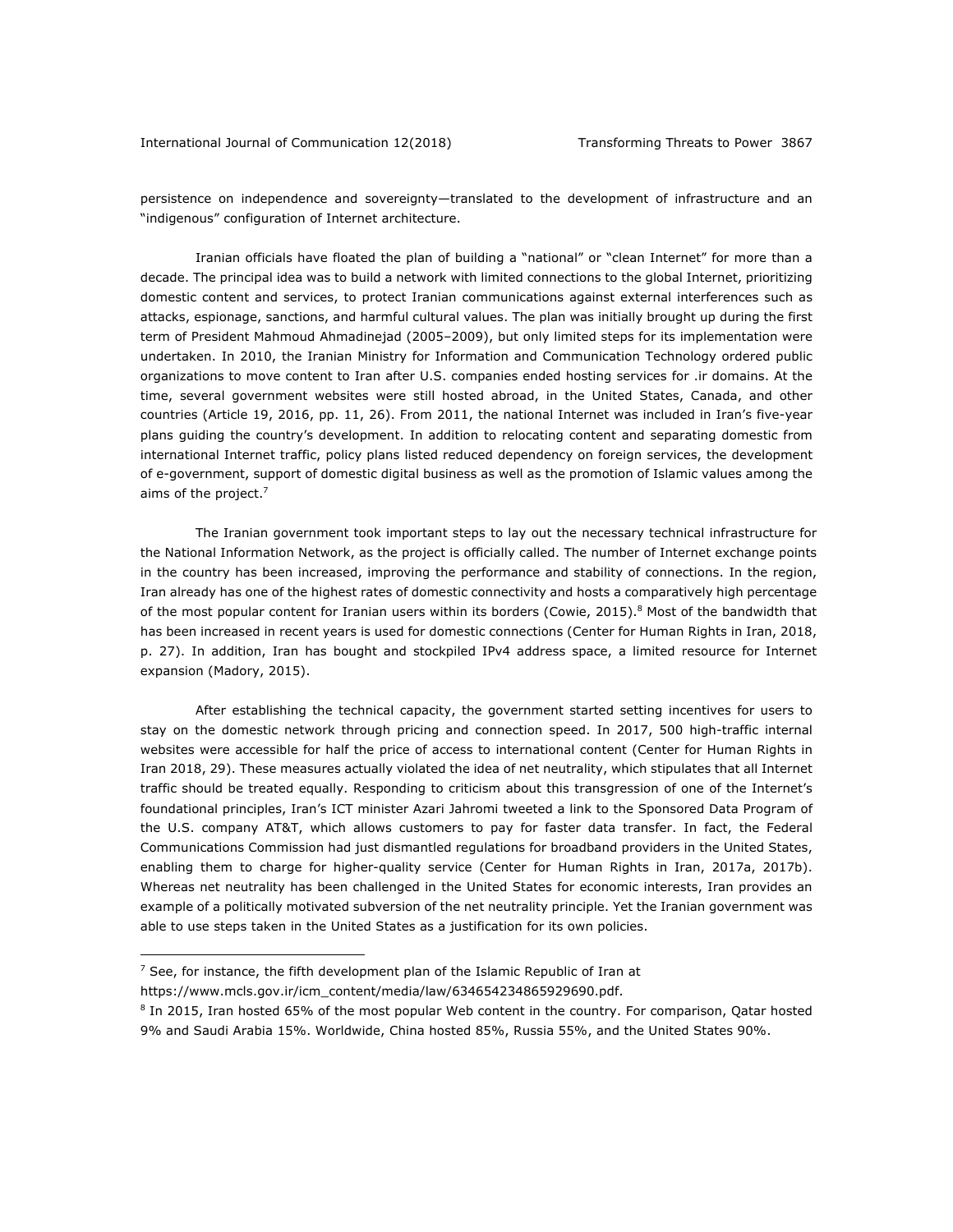Popular foreign services such as Google and Telegram have so far resisted Iranian requests to shift servers into the country, and the government sponsors the development of domestic equivalents for search engines, social networks, e-mail providers, and video-sharing platforms. These applications aim to channel users to the domestic network and decrease international traffic (Center for Human Rights in Iran, 2018, p. 44). State-supported services enjoy limited success, because Iranian users do not trust their security and prefer international platforms (Esfandiari, 2018).

Advocacy-oriented research on Iran's national Internet highlights the implications for human rights and freedom of expression. Businesses in Iran are subject to the country's legislation, with flexibly framed definitions of cybercrimes. Data hosted on Iranian servers are exposed to the scrutiny of state authorities (Article 19, 2016; Center for Human Rights in Iran, 2018).

The possibility to monitor and control digital communications more easily is certainly a central motivation for "domesticating" the Internet. Security agencies seem to be closely involved in the project (Center for Human Rights in Iran, 2018). Taking into account external challenges such as cyberattacks and targeted sanctions that threaten information security and digital development in Iran, the changes in the country's Internet infrastructure in fact reveal a dual intent: building a network that facilitates state oversight and control but also economic growth, security for commerce, and efficient administration despite international sanctions and the risk of service interruptions. As such, the project needs to be seen in the context of Supreme Leader Khamenei's call for a "resistance economy" emphasizing self-sufficiency and domestic production in defense against international sanctions and the isolation of the country (Smyth, 2016). Iran's national Internet project thus underlines how international politics led to the establishment of a technical infrastructure that lends itself to the expansion of digital authoritarian and illiberal practices.

## **Conclusion**

This article investigates how the inclination and capability of the Iranian state to engage in measures of Internet control were shaped by its position and struggles in the international system, particularly its enduring conflict with the United States. The regime transformed (perceived) foreign threats to its stability and strategic interests into stronger state control over the Internet. Western democracy promotion, cyberattacks, and sanctions enabled the Iranian state to further develop and justify digital illiberal and authoritarian practices such as surveillance and censorship. International politics showed effects on three levels: the decisions of the state to improve capacities of Internet control, the actual degree of capacities, and their strategic use and application. The responses of the Iranian state thus reveal important dynamics of adaptation and learning.

First, the U.S.-dominated Internet freedom agenda confirmed the regime's view of media as instruments of foreign interference. The professed support of Western governments for Internet activists and circumvention tools motivated state authorities to increase surveillance and persecution of critical online activity and to improve technical capacities for Internet monitoring and filtering. Second, the cyberattacks against crucial state infrastructure spurred the development of Iran's offensive capabilities for malware attacks and infiltrations, and they even provided Iran with an opportunity to learn from its adversaries.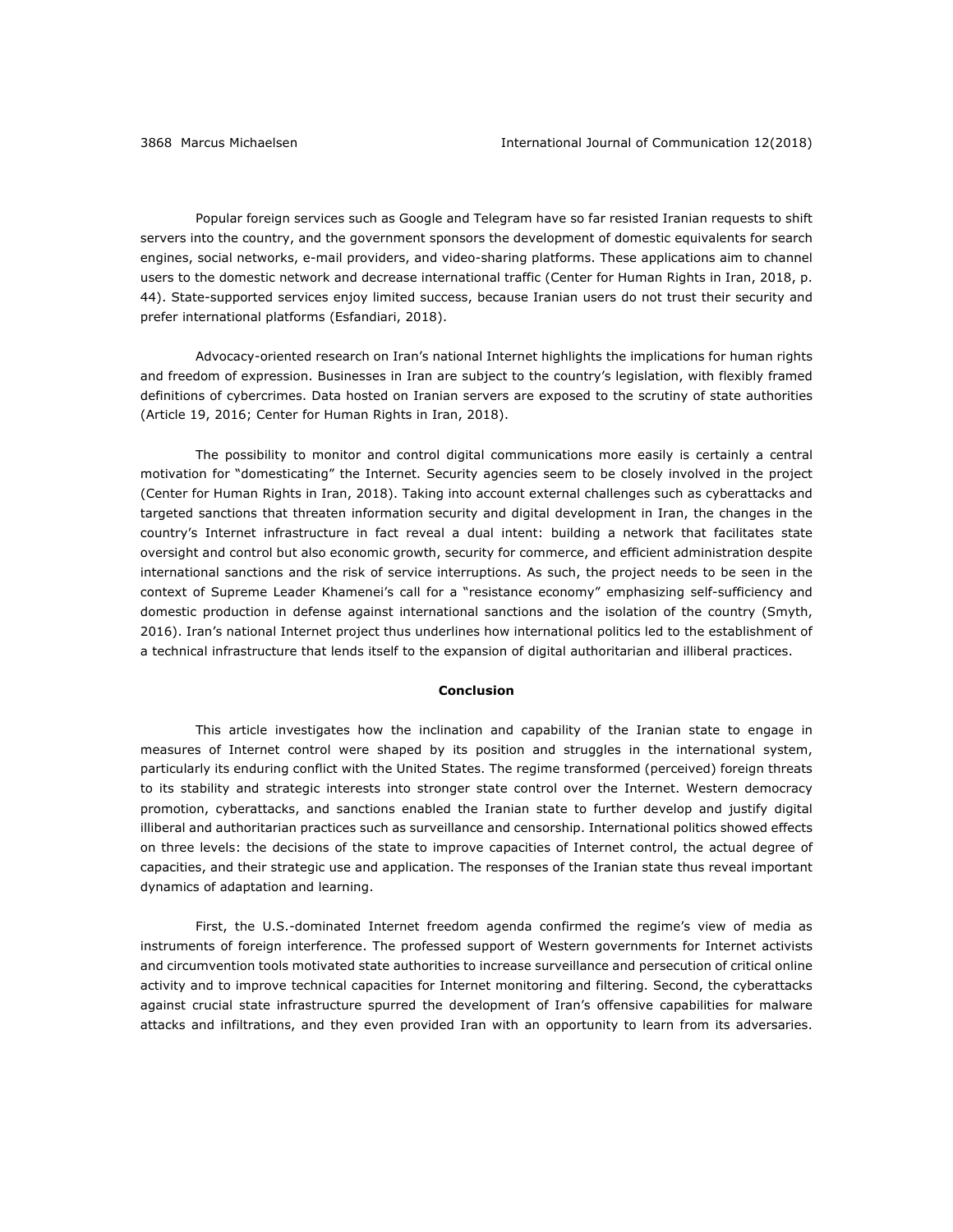These capacities could then be used to threaten foreign opponents and domestic dissidents alike. Third, the U.S. sanctions, constraining access to global trade, services, and technology, were seen as a serious threat to Iran's autonomy and sovereignty. In a form of authoritarian collaboration, Iran turned to China as a supplier of performant censorship technology. It also intensified the development of domestic software and applications. Most important, finally, the sanctions and cyberattacks pushed the state further in its project to build a national information network that is both more resistant to external interferences and susceptible to state control. The national Internet clearly represents an attempt to reestablish state sovereignty through a particular configuration of Internet architecture.

The case of Iran exemplifies the notion that the decisions and strategies of authoritarian states seeking to control and use the Internet to their benefit cannot be separated from their position and struggles in the international environment. As a global communication structure, the Internet carries political interests and ideas that are built into the technology, potentially provoking resistance and conflict. For scholars studying authoritarian resilience, a focus on the international politics of the Internet helps to explain important mechanisms in the exercise and maintenance of state power, complementing existing approaches on learning and diffusion or authoritarian sponsorship. For research on authoritarian Internet policies, a widening of the analytical scope to the international dimension allows us to discern how practices of control, surveillance, and censorship are stimulated, produced, and transferred in a global context, involving both democratic and authoritarian states as well as civil society and the private sector. As issues of global Internet governance and infrastructure regulation increasingly become a field for broader geopolitical and socioeconomic contention, the role of digital technologies in international politics clearly merits further attention.

#### **References**

- Ambrosio, T. (2010). Constructing a framework of authoritarian diffusion: Concepts, dynamics, and future research. *International Studies Perspectives*, *11*(4), 375–392. doi:10.1111/j.1528- 3585.2010.00411.x
- Anderson, C., & Sadjadpour, K. (2018). *Iran's cyber threat: Espionage, sabotage, and revenge.* Washington, DC: Carnegie Endowment for International Peace. Retrieved from http://carnegieendowment.org/files/Iran\_Cyber\_Final\_Full\_v2.pdf
- arma. (2011, September 14). Iran blocks Tor; Tor releases same-day fix [Web log post]. *Tor.* Retrieved from https://blog.torproject.org/iran-blocks-tor-tor-releases-same-day-fix
- arma. (2012, February 16). Obfsproxy: The next step in the censorship arms race [Web log post]. *Tor.* Retrieved from https://blog.torproject.org/obfsproxy-next-step-censorship-arms-race
- Article 19. (2013). *Computer crimes in Iran: Online repression in practice.* London, UK: Author. Retrieved from https://www.article19.org/data/files/medialibrary/37385/Computer-Crimes-in-Iran-.pdf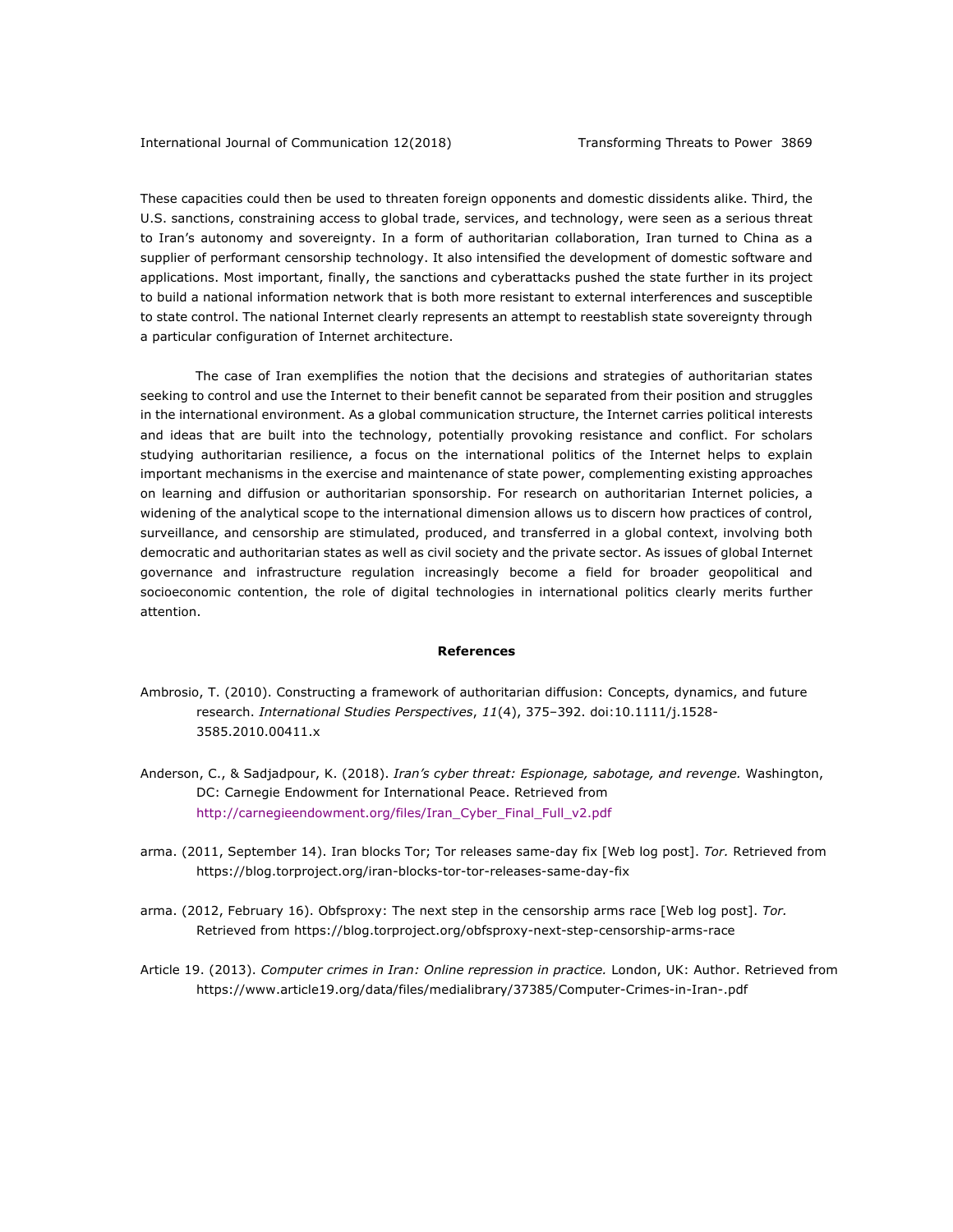- Article 19. (2016). *Tightening the net: Internet security and censorship in Iran. Part 1: The National Internet Project.* London, UK: Author. Retrieved from https://www.article19.org/data/files/medialibrary/38316/The-National-Internet-AR-KA-final.pdf
- ASL 19. (2013). Information controls: Iran's presidential elections. Retrieved from https://asl19.org/cctr/iran-2013election-report/
- ASL 19. (2017, January 17). List of services that are not available to Iranian Internet users. Retrieved from https://asl19.org/en/blog/2017-01-17-list-of-services-tech-sanctions.html
- Azimi, N. (2007, July 24). Hard realities of soft power. *New York Times Magazine.* Retrieved from http://www.nytimes.com/2007/06/24/magazine/24ngo-t.html?pagewanted=all
- Bank, A., & Edel, M. (2015, June). *Authoritarian regime learning: Comparative insights from the Arab uprisings* (GIGA Working Papers No. 274). Hamburg, Germany: German Institute of Global and Area Studies. Retrieved from https://www.giga-hamburg.de/de/system/files/publications/wp274\_bank-edel.pdf
- BBC. (2013, January 28). Iran arrests 11 journalists with foreign contacts. Retrieved from http://www.bbc.com/news/world-middle-east-21230687
- BBC Persian. (2009, March 19). Revolutionary guards: Online networks for overthrow have been destroyed. Retrieved from http://www.bbc.com/persian/iran/2009/03/090319\_he\_pasdars\_internet.shtml
- Buchanan, B. (2016). *The cybersecurity dilemma: Hacking, trust, and fear between nations*. Oxford, UK: Oxford University Press.
- Carr, M. (2016). *U.S. power and the Internet in international relations: The irony of the information age*. New York, NY: Palgrave Macmillan.
- Center for Human Rights in Iran. (2010, October 6). Shirin Ebadi: Nokia Siemens' action a major accomplishment for Iranians and for the people of the world. Retrieved from https://www.iranhumanrights.org/2010/10/shirin-ebadi-nokia-siemens-action-a-majoraccomplishment-for-iranians-and-for-people-of-the-world/
- Center for Human Rights in Iran. (2014, June 20). Eleven Internet professionals sentenced to one to eleven years in prison. Retrieved from https://www.iranhumanrights.org/2014/06/cyber-activists/
- Center for Human Rights in Iran. (2017a, December 7). Rouhani Admin's new "fair usage" Internet price rates violate net neutrality. Retrieved from https://www.iranhumanrights.org/2017/12/rouhani-adminsnew-fair-usage-internet-price-rates-violate-net-neutrality/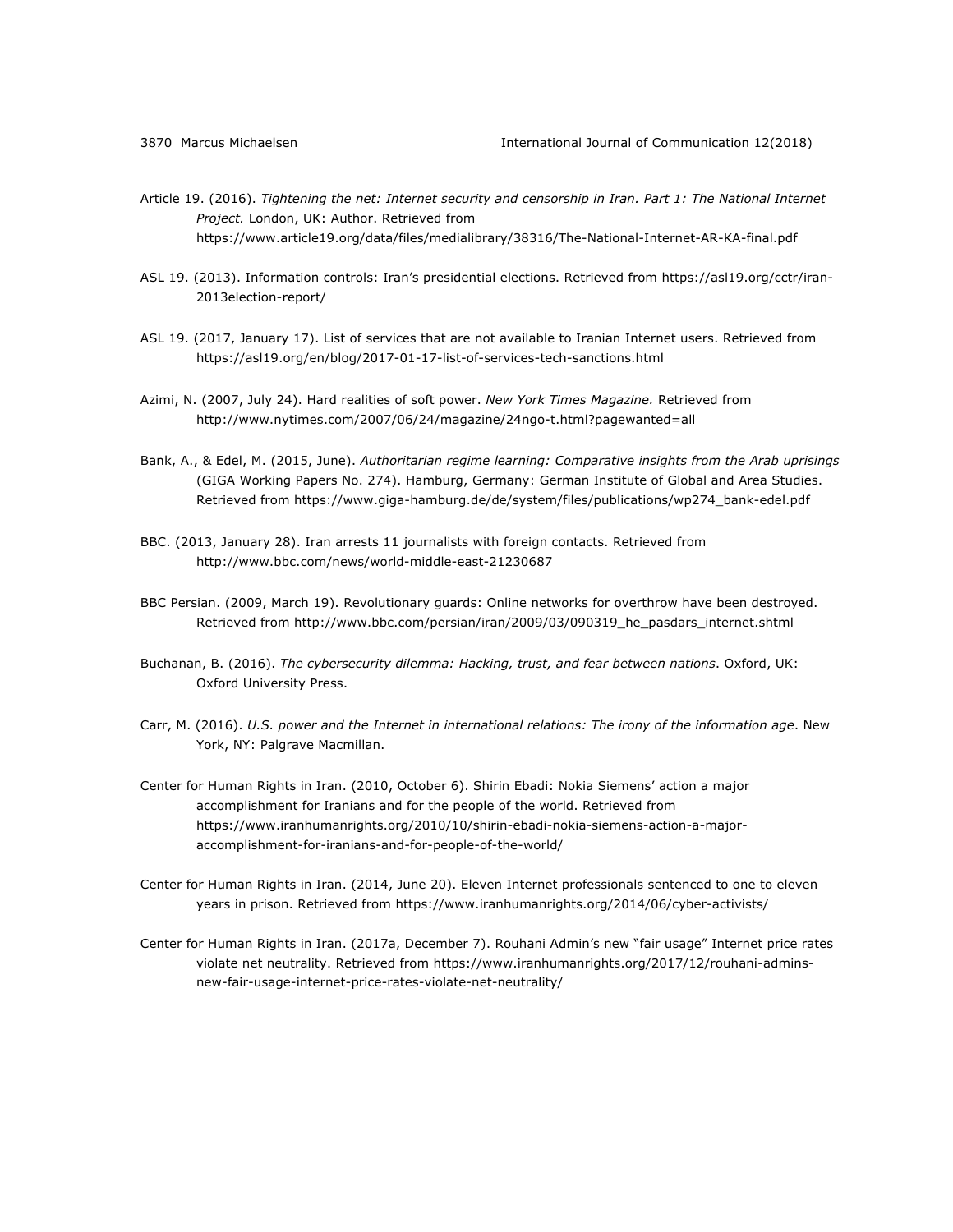- Center for Human Rights in Iran. (2017b, December 21). US repeal of net neutrality harms Internet freedom at home and abroad. Retrieved from https://www.iranhumanrights.org/2017/12/us-repeal-of-netneutrality-harms-internet-freedom-at-home-and-abroad/
- Center for Human Rights in Iran. (2018, January). *Guards at the gate: The expanding state control over the Internet in Iran.* New York, NY: Author. Retrieved from https://www.iranhumanrights.org/wpcontent/uploads/EN-Guards-at-the-gate-High-quality.pdf?x96855
- Christensen, C. (2011). Discourses of technology and liberation: State aid to net activists in an era of "Twitter revolutions." *Communication Review*, *14*(3), 233–253. doi:10.1080/10714421.2011.597263
- ClearSky Cyber Security. (2015, June). *Thamar Reservoir: An Iranian cyber-attack campaign against targets in the Middle East.* Tel Aviv, Israel: Author. Retrieved from http://www.clearskysec.com/wpcontent/uploads/2015/06/Thamar-Reservoir-public1.pdf
- Clinton, H. R. (2010, January 21). Remarks on Internet freedom. Retrieved from https://2009- 2017.state.gov/secretary/20092013clinton/rm/2010/01/135519.htm
- Cowie, J. (2015, April). *Middle Eastern content hosting in 2015.* Presentation at MENOG 15, Dubai, United Arab Emirates. Retrieved from http://www.menog.org/presentations/menog-15/309-Cowie\_MENOG\_15.pdf
- Deibert, R., & Crete-Nishihata, M. (2012). Global governance and the spread of cyberspace controls. *Global Governance: A Review of Multilateralism and International Organizations*, *18*(3), 339–361.
- Deibert, R., Palfrey, J., Rohozinski, R., & Zittrain, J. (2011). *Access contested: Security, identity and resistance in Asian cyberspace*. Cambridge, MA: MIT Press.
- DeNardis, L. (2014). *The global war for Internet governance.* New Haven, CT: Yale University Press.
- Diamond, L. (2010). Liberation technology. *Journal of Democracy*, *21*(3), 69–83.
- Ebert, H., & Maurer, T. (2013). Contested cyberspace and rising powers. *Third World Quarterly*, *34*(6), 1054– 1074. doi:10.1080/01436597.2013.802502
- Ehteshami, A., Hinnebusch, R., Huuhtanen, H., Raunio, P., Warnaar, M., & Zintl, T. (2013). Authoritarian resilience and international linkages in Iran and Syria. In S. Heydemann & R. Leenders (Eds.), *Middle East authoritarianisms: Governance, contestation, and regime resilience in Syria and Iran* (pp. 222– 244). Redwood City, CA: Stanford University Press.
- Erdbrink, T. (2012, May 29). Iran confirms attack by virus that collects information. *The New York Times*. Retrieved from http://www.nytimes.com/2012/05/30/world/middleeast/iran-confirms-cyber-attackby-new-virus-called-flame.html?\_r=1&hp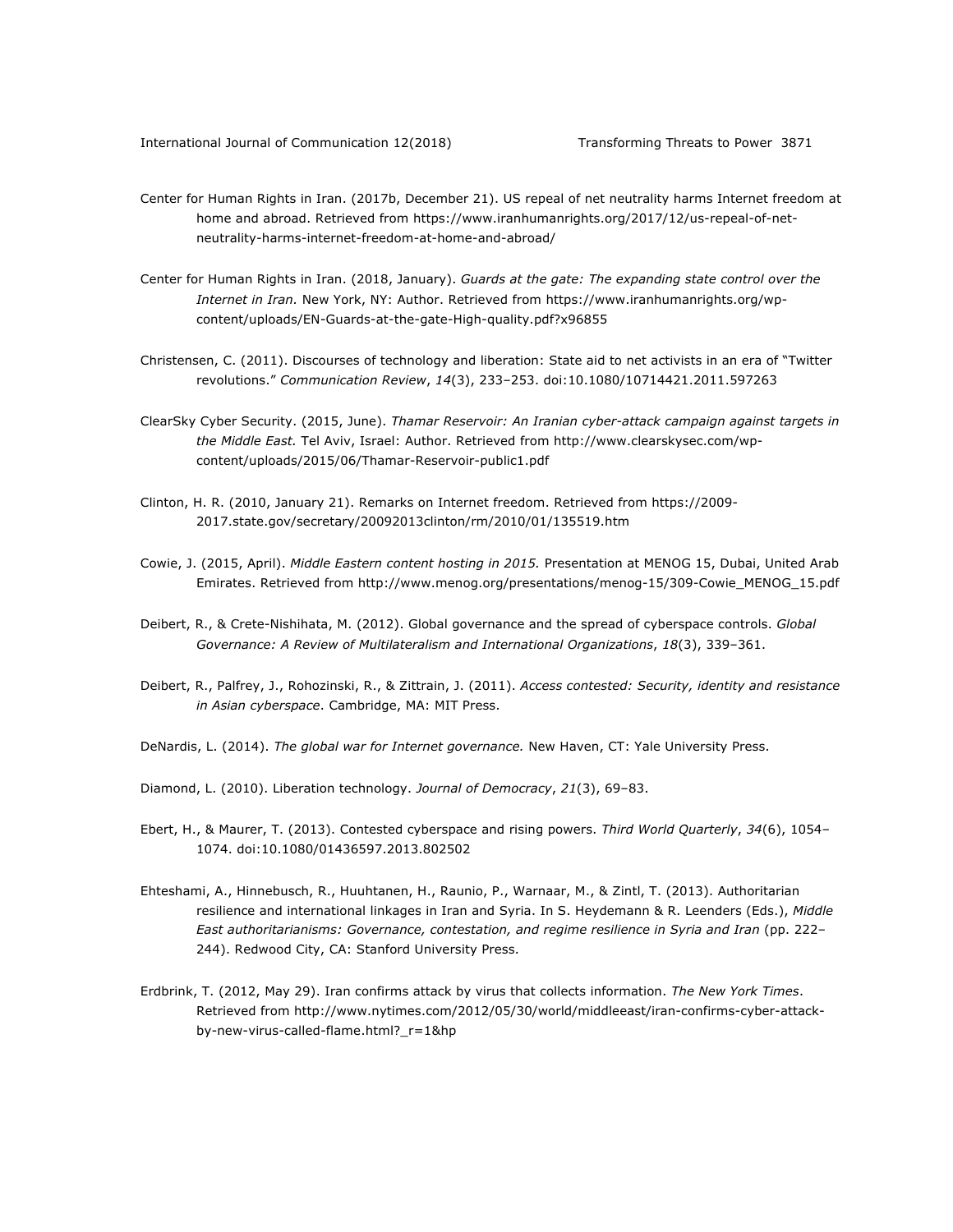- Esfandiari, G. (2018, January 20). After protests, Iran leadership pushes hard for "homegrown" apps. *Radio Free Europe/Radio Liberty*. Retrieved from https://www.rferl.org/a/iran-social-media-homegrownapps-instagram-telegram/28986523.html
- Finkel, E., & Brudny, Y. M. (2012). No more colour! Authoritarian regimes and colour revolutions in Eurasia. *Democratization*, *19*(1), 1–14. doi:10.1080/13510347.2012.641298
- Frenkel, S. (2018, January 2). Iran blocks access to social media tools. *The New York Times*. Retrieved from https://www.nytimes.com/2018/01/02/technology/iran-protests-social-media.html
- Gharbia, S. B. (2010, September 17). The Internet freedom fallacy and the Arab digital activism [Web log post]. *Nawaat.* Retrieved from https://nawaat.org/portail/2010/09/17/the-internet-freedom-fallacyand-the-arab-digital-activism
- Glasius, M. (2018). What authoritarianism is . . . and is not: A practice perspective. *International Affairs*, *94*(3), 515–533. doi:10.1093/ia/iiy060
- Goebel, C. (2013). The information dilemma: How ICT strengthen or weaken authoritarian rule. *Statsvetenskaplig Tidskrift*, *115*(2013), 367–384. Retrieved from https://ssrn.com/abstract=2108787
- Greenwald, G. (2015, February 10). NSA claims Iran learned from Western cyberattacks. *The Intercept*. Retrieved from https://theintercept.com/2015/02/10/nsa-iran-developing-sophisticated-cyberattacks-learning-attacks
- Gunitsky, S. (2015). Corrupting the cyber-commons: Social media as a tool of autocratic stability. *Perspectives on Politics*, *13*(1), 42–54. doi:10.1017/S1537592714003120
- Hall, S. G., & Ambrosio, T. (2017). Authoritarian learning: A conceptual overview. *East European Politics*, *33*(2), 143–161. doi:10.1080/21599165.2017.1307826
- Henry, R., Pettyjohn, S., & York, E. (2014). *Portfolio assessment of the Department of State Internet Freedom Program.* Santa Monica, CA: RAND Corporation. Retrieved from https://www.rand.org/pubs/research\_reports/RR794.html
- Hoffmann, B. (2015). The international dimension of authoritarian regime legitimation: Insights from the Cuban case. *Journal of International Relations and Development*, *18*(4), 556–574. doi:10.1057/jird.2014.9
- Hussain, M. M. (2013). Digital infrastructure politics and Internet freedom stakeholders after the Arab Spring. *Journal of International Affairs*, *68*(1), 37–56.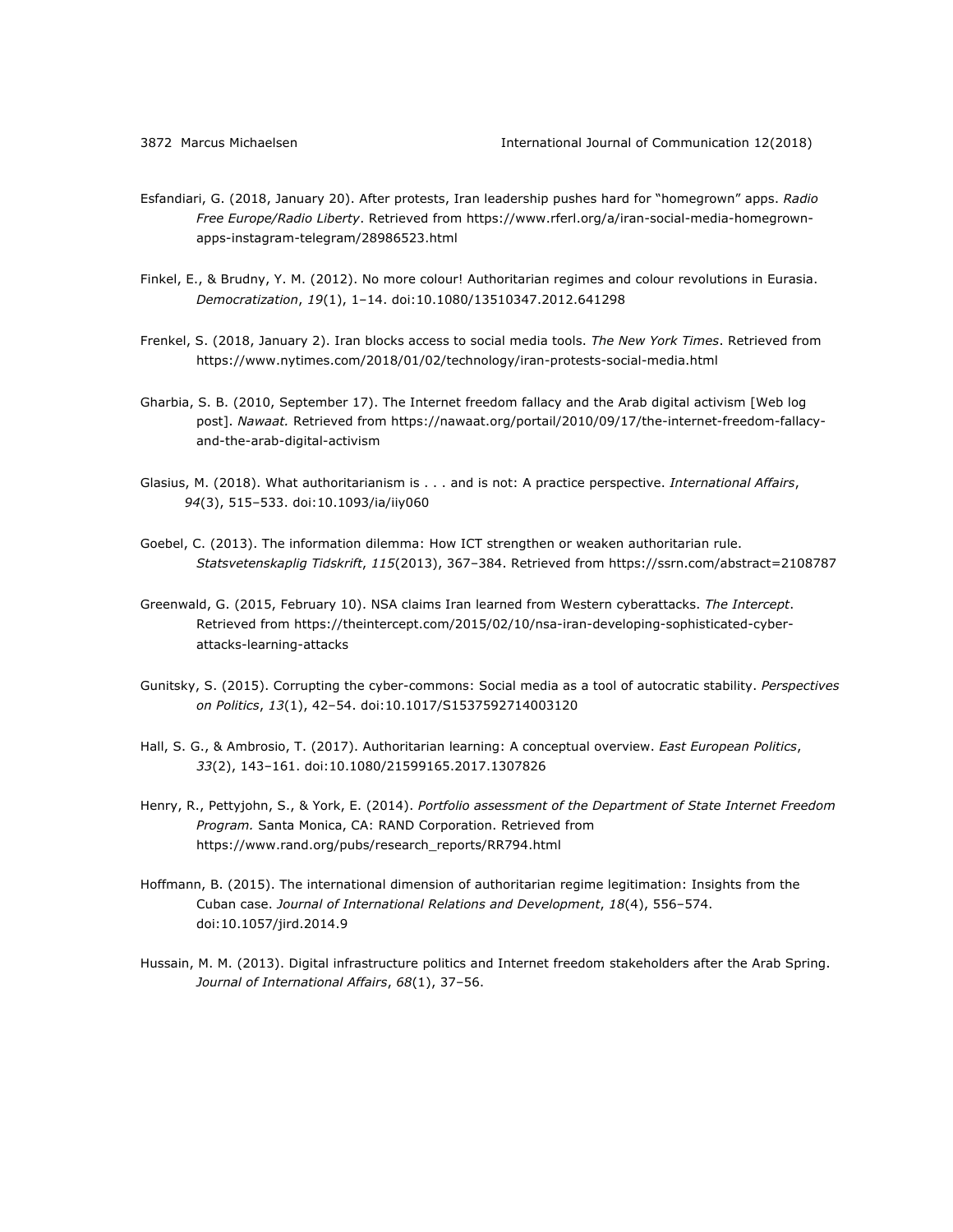- Hussain, M. M., & Howard, P. N. (2014). *State power 2.0: Authoritarian entrenchment and political engagement worldwide*. Surrey, UK: Ashgate.
- Iran Human Rights Documentation Center. (2010). *Violent aftermath: The 2009 election and repression of dissent in Iran.* Retrieved from http://www.iranhrdc.org/english/publications/reports/3161-violentaftermath-the-2009-election-and-suppression-of-dissent-in-iran.html
- Josua, M., & Edel, M. (2015). To repress or not to repress—Regime survival strategies in the Arab Spring. *Terrorism and Political Violence*, *27*(2), 289–309. doi:10.1080/09546553.2013.806911
- Kathuria, K. (2013, October 28). Psiphon and the 2013 Iranian election [Web log post]. *Psiphon.* Retrieved from https://www.psiphon3.com/en/blog/psiphon-iranian-election-2013.html
- Kehl, D., Maurer, T., & Phene, S. (2013). Translating norms to the digital age. Technology and the free flow of information under U.S. sanctions. Washington, DC: New America Foundation. Retrieved from https://www.newamerica.org/oti/policy-papers/translating-norms-to-the-digital-age
- Khamenei, A. (2016, June 3). Speech on the 27th anniversary of the death of Imam Khomeini. Retrieved from http://farsi.khamenei.ir/speech-content?id=33259
- Khamenei, A. (2017, February 15). Statement in meeting with people from Azerbaijan. Retrieved from http://farsi.khamenei.ir/speech-content?id=35690
- Kian, A. (1995). L'invasion culturelle occidentale: Mythe ou réalité? [The Western cultural invasion: Myth or reality?]. *Cemoti*, *20*. Retrieved from http://journals.openedition.org/cemoti/1668
- Koesel, K. J., & Bunce, V. J. (2013). Diffusion-proofing: Russian and Chinese responses to waves of popular mobilizations against authoritarian rulers. *Perspectives on Politics*, *11*(3), 753–768. doi:10.1017/S1537592713002107
- Levitsky, S., & Way, L. A. (2010). *Competitive authoritarianism: Hybrid regimes after the Cold War*. New York, NY: Cambridge University Press.
- MacKinnon, R. (2011). China's "networked authoritarianism." *Journal of Democracy*, *22*(2), 32–46. doi:10.1353/jod.2011.0033
- Madory, D. (2015, April 6). *IPv4 address market takes off.* Manchester, NH: Oracle Dyn. Retrieved from https://dyn.com/blog/ipv4-address-market-takes-off/
- Marquis-Boire, M., Anderson, C., Dalek, J., McKune, S., & Scott-Railton, J. (2013, July 9). *Some devices wander by mistake. Planet Blue Coat redux.* Toronto, Canada: Citizen Lab and Canada Centre for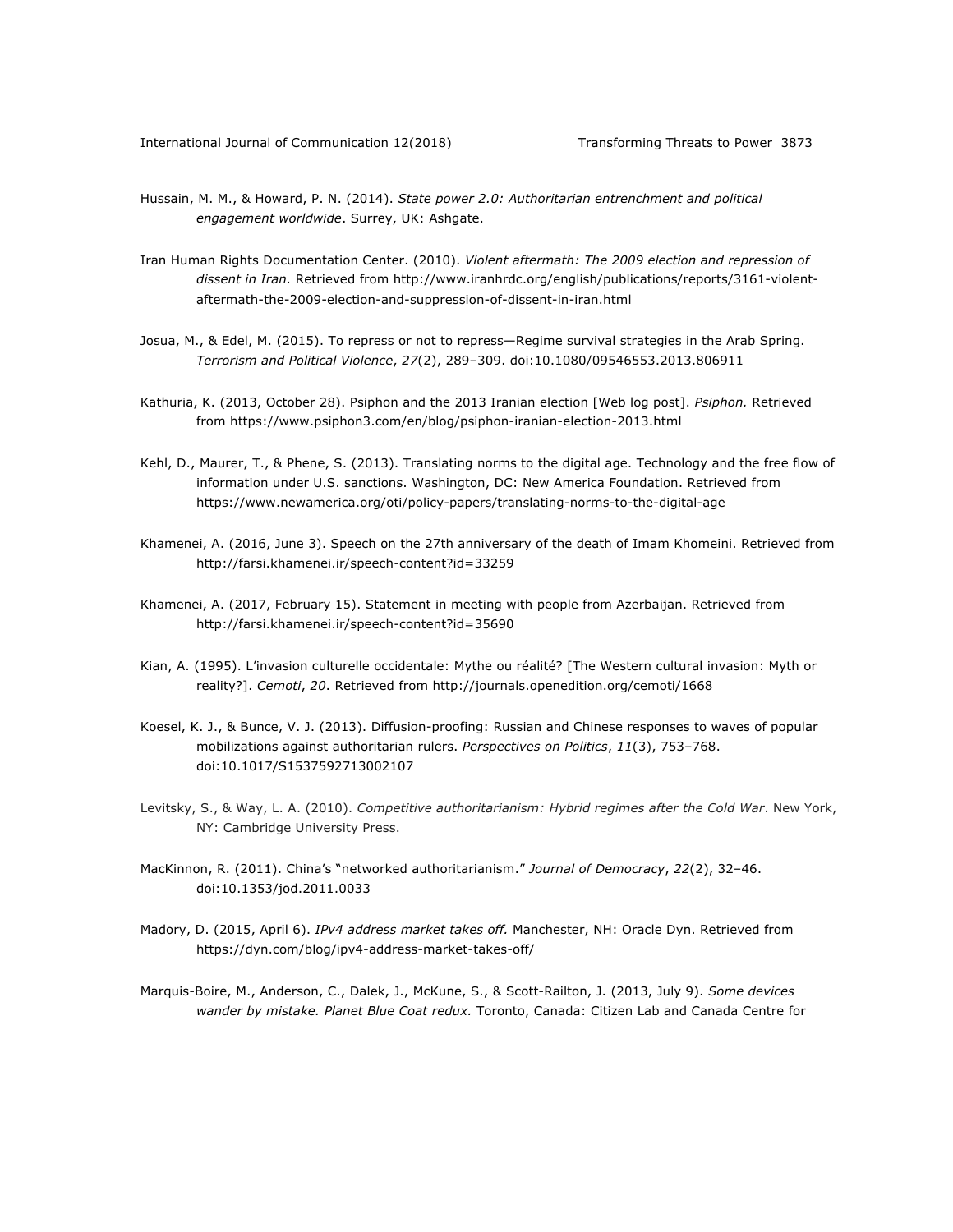Global Security Studies. Retrieved from https://citizenlab.ca/storage/bluecoat/CitLab-PlanetBlueCoatRedux-FINAL.pdf

- McCarthy, D. R. (2015). *Power, information technology, and international relations technology: The power and politics of U.S. foreign policy and the Internet.* New York, NY: Palgrave Macmillan.
- McCarthy, D. R. (2017). *Technology and world politics: An introduction.* London, UK: Routledge.
- Mehr News. (2017, October 24). 47 million Iranians use mobile Internet. Retrieved from https://www.mehrnews.com/news/4140564/
- Mehta, P. P. (2016). Sanctioning freedoms: U.S. sanctions against Iran affecting information and communications technology companies. *University of Pennsylvania Journal of International Law*, *37*(2), 763–812.
- Michaelsen, M. (2015). Beyond the "Twitter-revolution": Internet and political change in Iran. In P. Weibel (Ed.), *Global activism: Art and conflict in the 21st century* (pp. 384–395). Cambridge, MA: MIT Press.
- Michaelsen, M. (2016). Exit and voice in a digital age: Iran's exiled activists and the authoritarian state. *Globalizations*, 15(2), 248–264. doi:10.1080/14747731.2016.1263078
- Morozov, E. (2011). *The net delusion: How not to liberate the world*. London, UK: Allen Lane.
- OpenNet Initiative. (2013, February 15). *After the Green movement: Internet controls in Iran 2009*–*2012.* Retrieved from www.opennet.net/iranreport2013
- Peksen, D., & Drury, A. C. (2010). Coercive or corrosive: The negative impact of economic sanctions on democracy. *International Interactions*, *36*(3), 240–264. doi:10.1007/s12142-009-0126-2
- Perlroth, N. (2012, August 24). Among digital crumbs from Saudi Aramco attack images of burning U.S. flag. *The New York Times*. Retrieved from https://bits.blogs.nytimes.com/2012/08/24/among-digitalcrumbs-from-saudi-aramco-cyberattack-image-of-burning-u-s-flag
- Pinch, T. J., & Bijker, W. E. (1984). The social construction of facts and artefacts: Or how the sociology of science and the sociology of technology might benefit each other. *Social Studies of Science*, *14*(3), 399–441. doi:10.1177/030631284014003004
- Pitney, N. (2012, March 20). Obama Nowruz video directed at Iran people decries "electronic curtain" on Persian New Year. *Huffington Post*. Retrieved from https://www.huffingtonpost.com/2012/03/20/ obama-nowruz-message-video-iran-electronic-curtain\_n\_1367441.html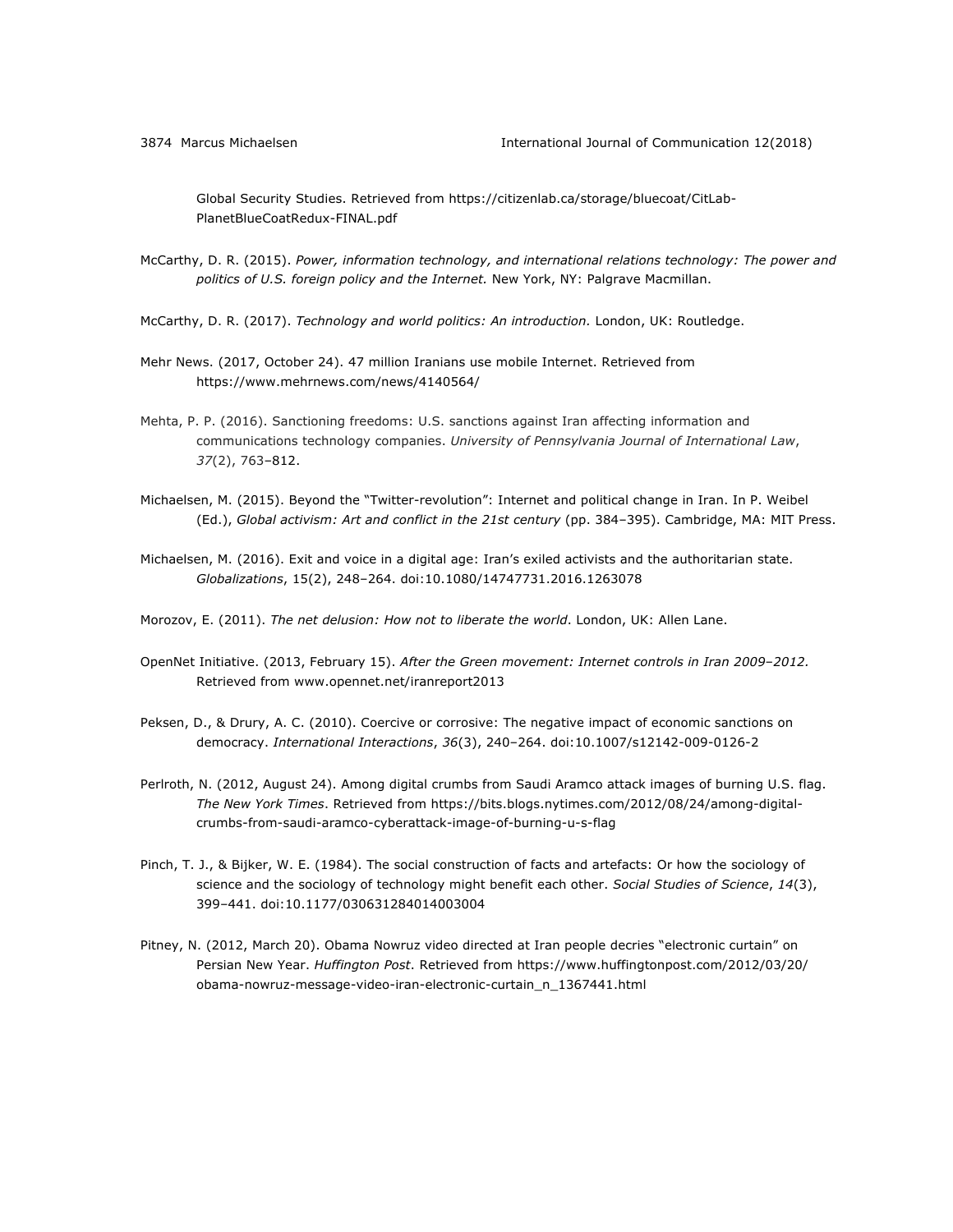- Pleming, S. (2009, June 16). U.S. State Department speaks to Twitter over Iran. *Reuters.* Retrieved from https://www.reuters.com/article/us-iran-election-twitter-usa/u-s-state-department-speaks-to-twitterover-iran-idUSWBT01137420090616
- Price, M. (2012). Iran and the soft war. *International Journal of Communication*, *6*(2012), 2397–2415.
- Prins, J. R. (2011, September 5). *DigiNotar certificate authority breach "Operation Black Tulip"* (Interim Report). Delft, Netherlands: Fox-IT. Retrieved from http://www.rijksoverheid.nl/bestanden/ documenten-en-publicaties/rapporten/2011/09/05/diginotar-public-report-version-1/rapport-fox-itoperation-black-tulip-v1-0.pdf
- Rahimi, B. (2011). The antagonistic social media: Cyberspace in the formation of dissent and consolidation of state power in postelection Iran. *Communication Review*, *14*(3), 158–178. doi:10.1080/10714421.2011.597240
- Rød, E. G., & Weidmann, N. B. (2015). Empowering activists or autocrats? The Internet in authoritarian regimes. *Journal of Peace Research*, *52*(3), 338–351. doi:10.1177/0022343314555782
- Sanger, D. (2012, June 1). Obama order sped up wave of cyberattacks against Iran. *The New York Times*. Retrieved from http://www.nytimes.com/2012/06/01/world/middleeast/obama-ordered-wave-ofcyberattacks-against-iran.html?pagewanted=all&\_r=0
- Segal, A. (2016). *The hacked world order: How nations fight, trade, maneuver, and manipulate in the digital age*. London, UK: Hachette.
- Sengupta, S. (2011, September 11). Hacker rattles security circles. *The New York Times*. Retrieved from http://www.nytimes.com/2011/09/12/technology/hacker-rattles-internet-securitycircles.html?pagewanted=all&\_r=0
- Smyth, G. (2016, April 19). Deciphering the Iranian leader's call for a "resistance economy." *The Guardian*. Retrieved from https://www.theguardian.com/world/iran-blog/2016/apr/19/iran-resistance-economytehranbureau
- Sreberny, A. (2013). Too soft on "soft war": Commentary on Monroe Price's "Iran and the Soft War." *International Journal of Communication*, *7*(2013), 801–804.
- Stecklow, S. (2012, March 22). Chinese firm helps Iran spy on citizens. *Reuters*. Retrieved from http://www.reuters.com/article/us-iran-telecoms-idUSBRE82L0B820120322
- Tait, R. (2010, January 5). Iran bans contact with foreign organizations, including the BBC. *The Guardian.* Retrieved from https://www.theguardian.com/world/2010/jan/05/iran-bans-contacts-foreignorganisations